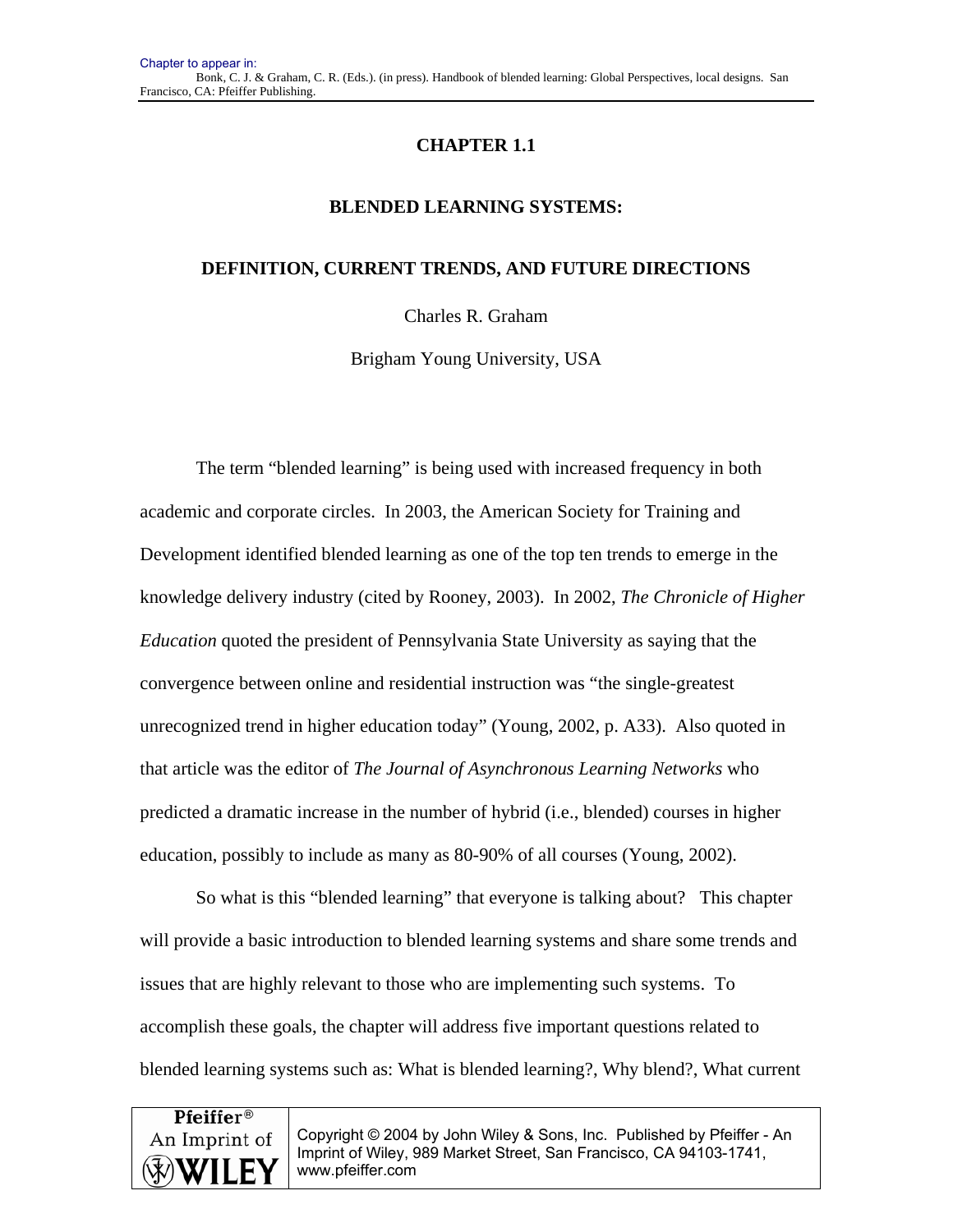blended learning models exist?, What issues and challenges are faced when blending?, and What are the future directions of blended learning systems?

### **BACKGROUND AND DEFINITIONS**

The first question asked by most people when hearing about blended learning, of course, is just "What is blended learning?" Even though blended learning has become somewhat of a buzzword in corporate and higher education settings, there is still quite a bit of ambiguity about what is meant when the term is used (see Jones, this volume). How is blended learning different that other terms in our vernacular such as distributed learning, e-learning, open and flexible learning, and hybrid courses? Some define the term so broadly that one would be hard pressed to find any learning system that was not "blended" (Masie, this volume; Ross  $\&$  Gage, this volume). Others challenge the very assumptions behind blending as holding onto relics of an old paradigm of learning (Offerman & Tassava, this volume). In the first section of this chapter, I will articulate a practical working definition for the term blended learning and provide a historical context for its emergence.

#### **What is being blended?**

One frequent question asked when one hears about blended learning (BL) is "What is being blended?" While there are a wide variety of responses to this question (Driscoll, 2002), most of the definitions are just variations of a few common themes. The three most commonly mentioned definitions documented by Graham, Allen, and Ure (2003) are:

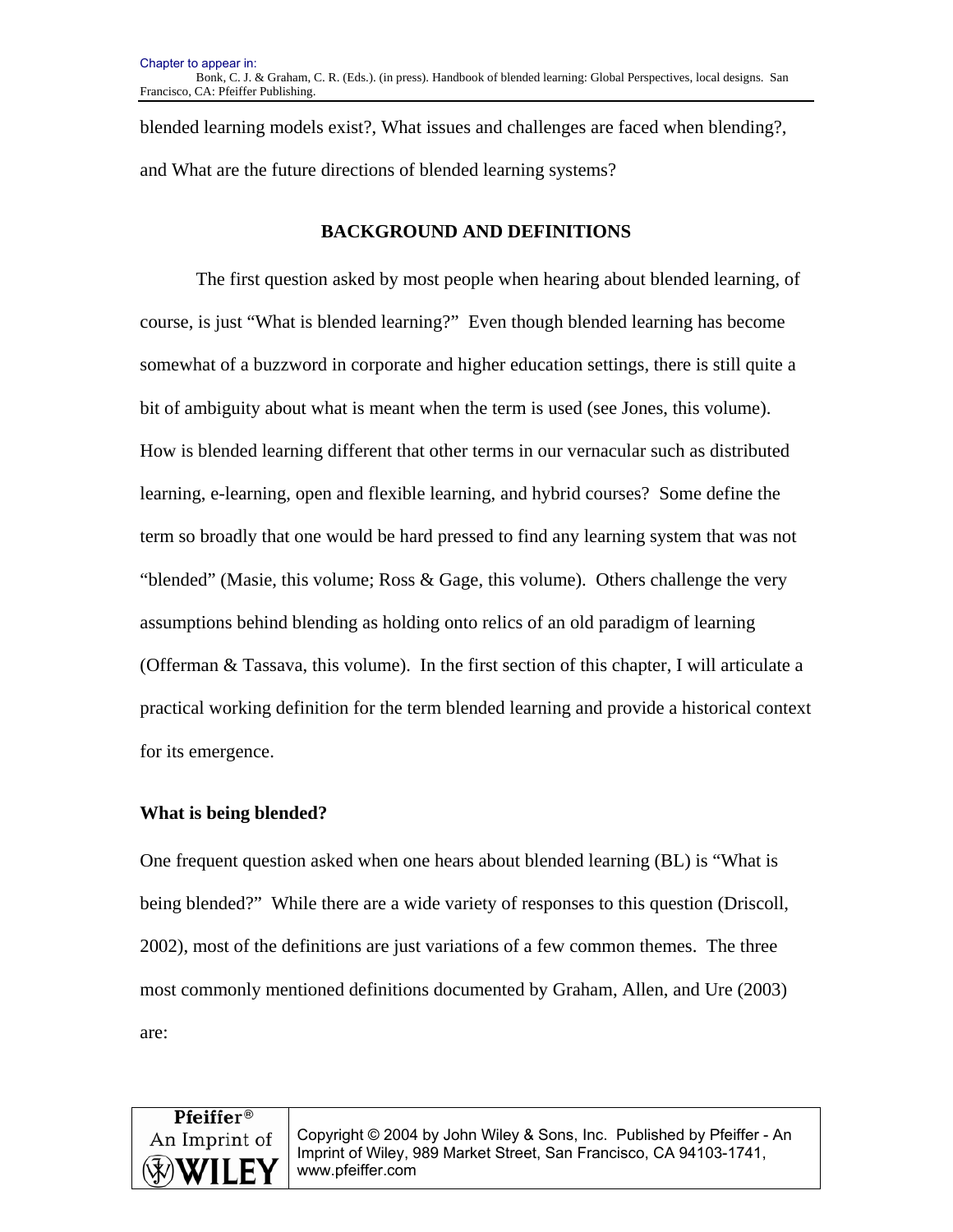- 1) BL = combining instructional modalities (or delivery media) (Bersin  $\&$ Associates, 2003; Orey, 2002a, 2002b; Singh & Reed, 2001; Thomson, 2002)
- 2) BL = combining instructional methods (Driscoll, 2002; House, 2002; Rossett, 2002)
- 3) BL = combining online and face-to-face instruction (Reay, 2001; Rooney, 2003; Sands, 2002; Ward & LaBranche, 2003; Young, 2002)

The first two positions above reflect the debate on the influences of media versus method on learning (Clark, 1983, 1994a, 1994b; Kozma, 1991, 1994). Both of these positions suffer from the problem that they define BL so broadly that there encompass virtually all learning systems. One would be hard pressed to find any learning system that did not involve multiple instructional methods and multiple delivery media. So defining BL in either of these two ways waters down the definition and really does not get at the essence of what blended learning is and why the concept of blended learning is exciting to so many people. The third position more accurately reflects the historical emergence of blended learning systems and is the foundation of the author's working definition (see Figure 1).

----------------------------------------------------------------

Insert Figure 1 approximately here

----------------------------------------------------------------

The working definition in Figure 1 reflects the idea that BL is the combination of instruction from two historically separate models of teaching and learning: traditional F2F learning systems and distributed learning systems. It also emphasizes the central role of computer-based technologies in blended learning.

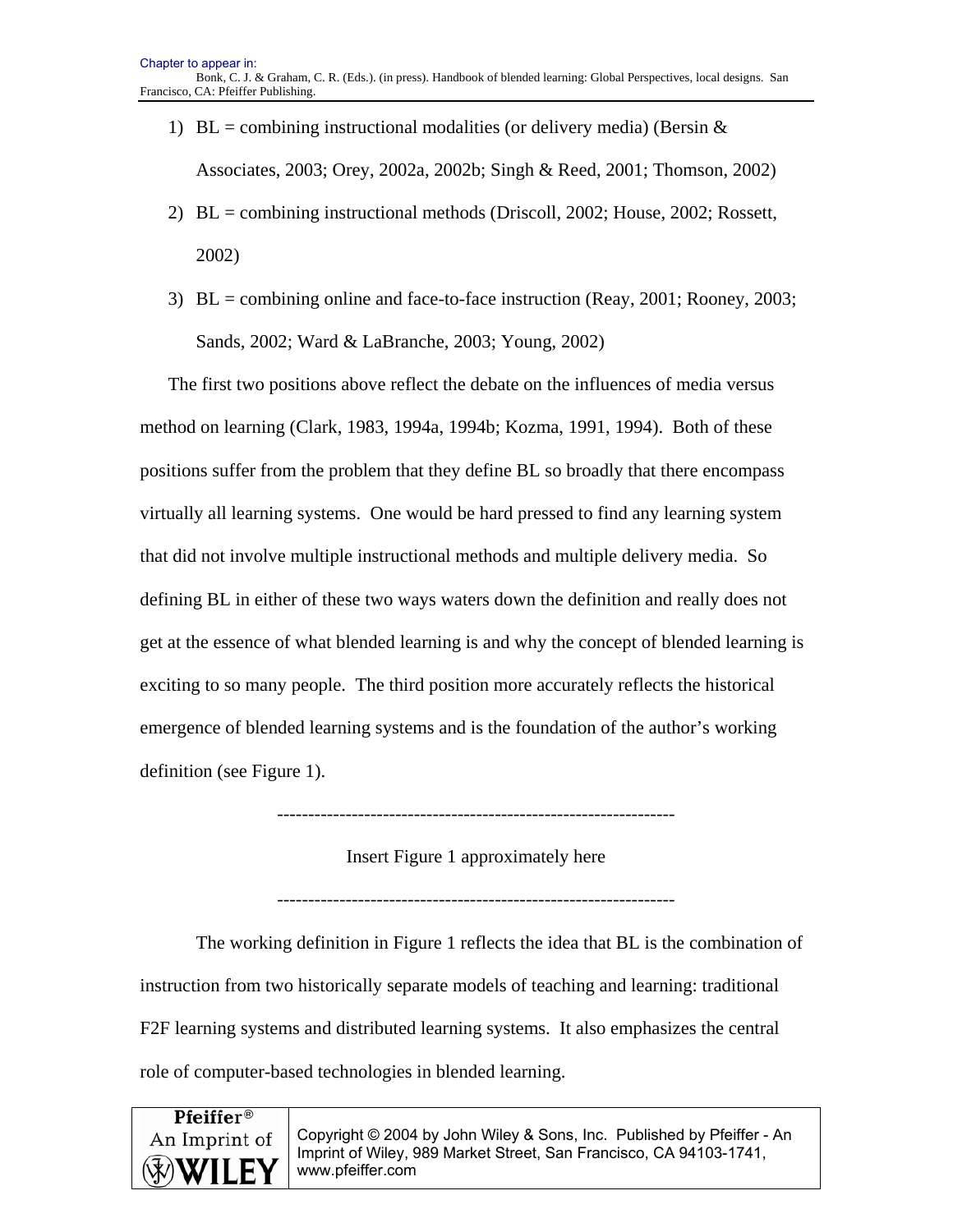## **Past, Present, and Future**

BL is part of the ongoing convergence of two archetypal learning environments. On the one hand, we have the traditional F2F learning environment that has been around for centuries. On the other hand, we have distributed learning environments that have begun to grow and expand in exponential ways as new technologies have expanded the possibilities for distributed communication and interaction.

In the past, these two archetypal learning environments have remained largely separate because they have used different media/method combinations and have addressed the needs of different audiences (see Figure 2). For example, traditional F2F learning typically occurred in a teacher-directed environment with person-to-person interaction in a live synchronous, high fidelity environment. On the other hand, distance learning systems emphasized self-paced learning and learning-materials interactions that typically occurred in an asynchronous, low fidelity (text only) environment.

----------------------------------------------------------------

Insert Figure 2 approximately here

----------------------------------------------------------------

Figure 3 shows the continuum for four critical dimensions of interactions that occur in both of these environments. Historically, F2F learning has operated at the lefthand side of each of these dimensions while distributed learning has operated at the right of each of these dimensions. To a large degree, the media available placed constraints on the nature of the instructional methods that could be used in each environment. For example, it was not possible to have synchronous or high fidelity interactions in the distributed environment. Because of these constraints, distributed learning environments

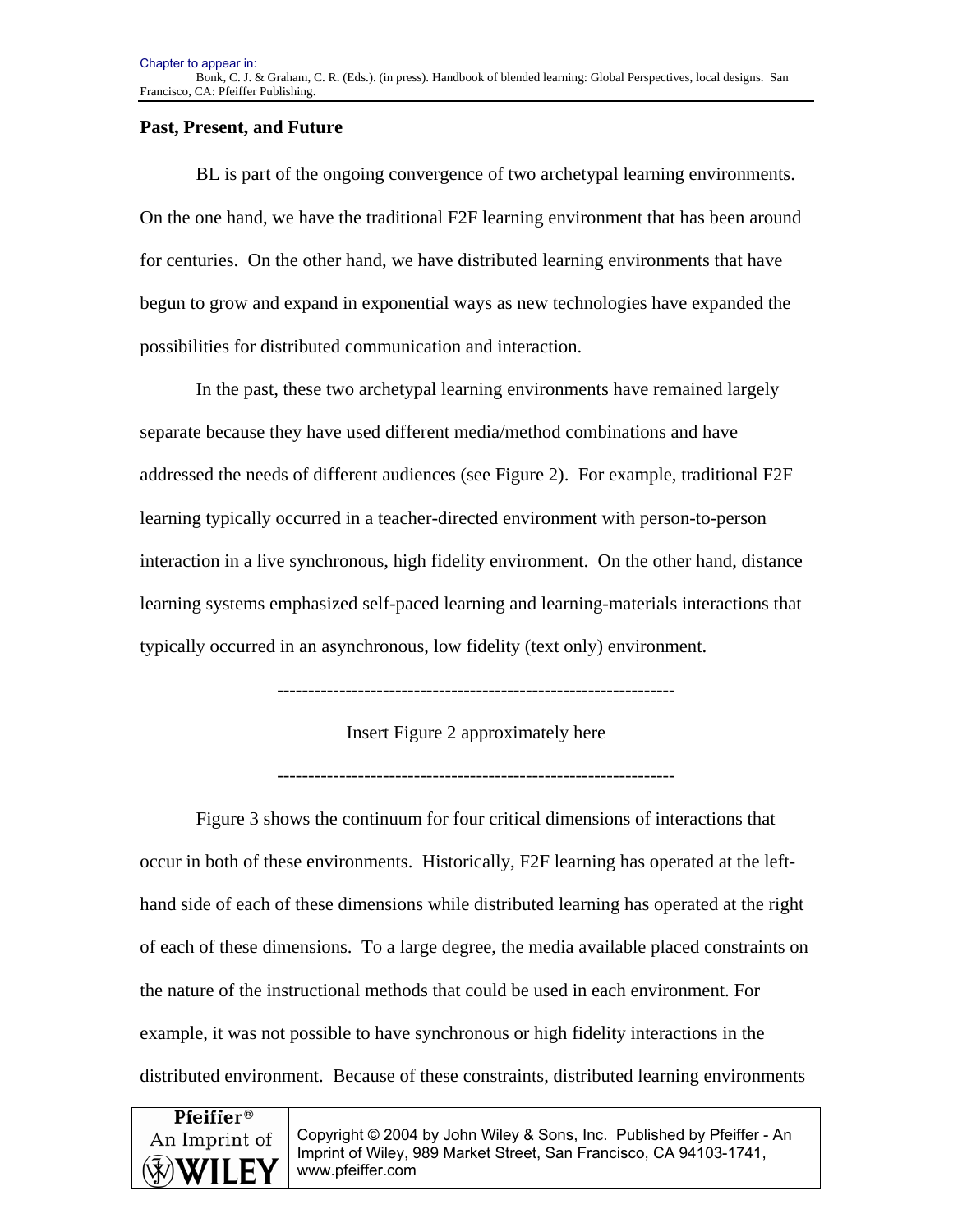placed emphasis on learner-material interactions, while F2F learning environments tended to place priority on the human-human interaction.

----------------------------------------------------------------

Insert Figure 3 approximately here

The rapid emergence of technological innovations over the last half century (particularly digital technologies) has had a huge impact on the possibilities for learning in the distributed environment. In fact, if you look at the four dimensions, distributed learning environments are increasingly encroaching on instructional territory that was once only possible in F2F environments. For example, in the time and fidelity dimensions, communication technologies now allow us to have synchronous distributed interactions that occur in real-time with close to the same levels of fidelity as in the F2F environment. In the humanness dimension, there is an increasing focus on facilitating human interaction in the form of computer-supported collaboration, virtual communities, instant messaging, blogging, etc. Additionally there is ongoing research investigating how to make machines and computer interfaces more social and human (i.e., see work with automated agents, virtual worlds, etc.). Even in the space dimension, there are some interesting things happening with mixed reality environments (see Kirkley  $\&$ Kirkley, this volume) and environments that simultaneously facilitate both distributed and F2F interactions (see Wisher, this volume).

The widespread adoption and availability of digital learning technologies has led to increased levels of integration of computer-mediated instructional elements into the traditional F2F learning experience. From the distributed learning perspective, we see

| <b>Pfeiffer</b> <sup>®</sup> |                                                                                        |
|------------------------------|----------------------------------------------------------------------------------------|
| An Imprint of                | Copyright © 2004 by John Wiley & Sons, Inc. Published by Pfeiffer - An                 |
| <b>WILEY</b>                 | Imprint of Wiley, 989 Market Street, San Francisco, CA 94103-1741,<br>www.pfeiffer.com |
|                              |                                                                                        |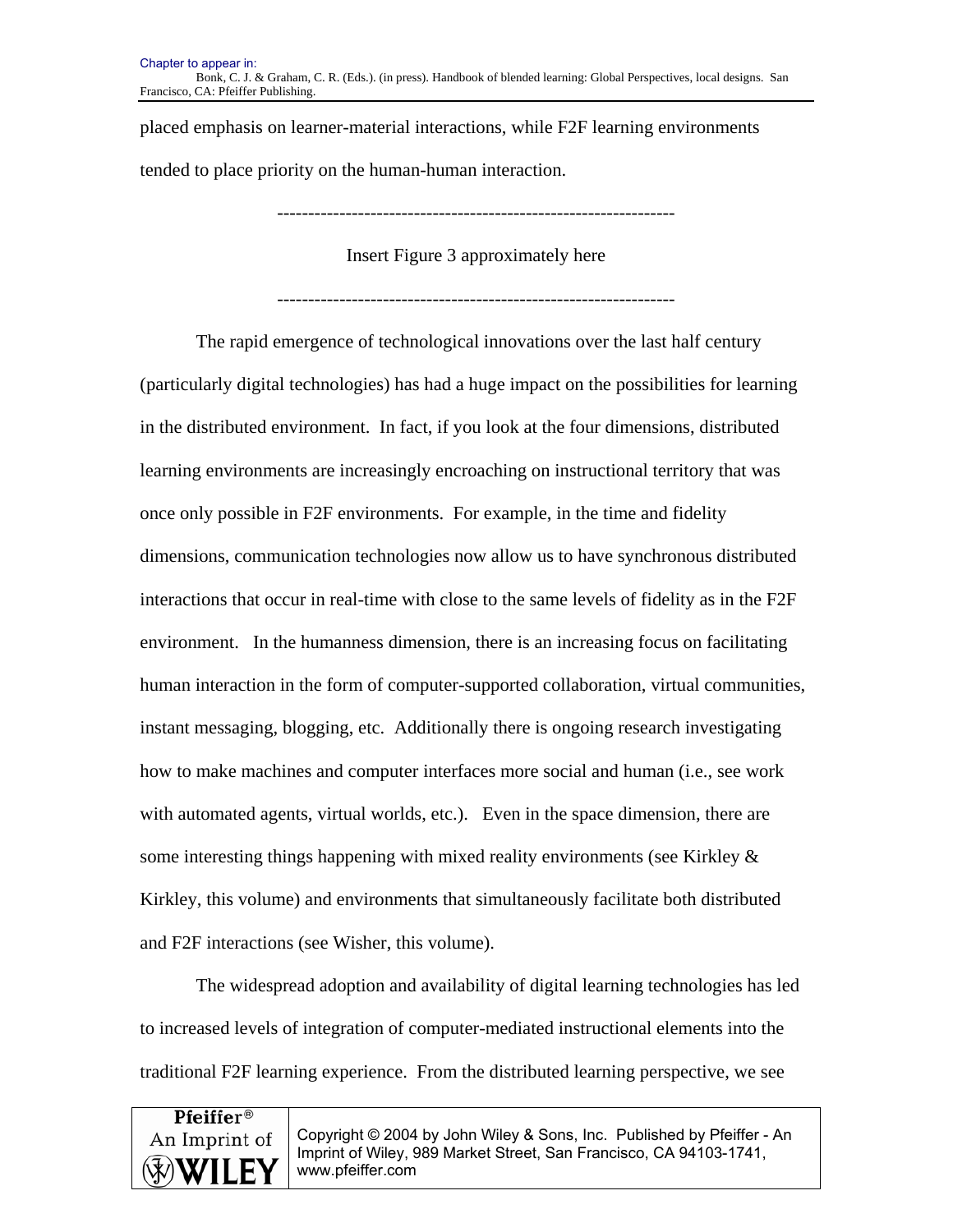evidence of the convergence in F2F residency requirements (Offerman & Tassava, this volume; Pease, this volume) and limited F2F events (such as orientations and/or final presentations) (Lindquist, this volume), In addition, there is greater emphasis on personto-person interaction, and increasing use of synchronous and high-fidelity technologies to mediate those interactions. Figure 2 depicts the rapid growth of distributed learning environments and its convergence with F2F learning environments. The intersection of the two archetypes depicts where blended learning systems are emerging.

While it is impossible to see entirely what the future holds, we can be pretty certain that the trend towards blended learning systems will increase. It may even become so ubiquitous that we will eventually drop the word "blended" and just call it learning as both Masie and Massy (this volume) predict. But regardless of what we decide to call blended learning in the future, it is clear that the phenomenon of blended learning is here to stay. Therefore, it is imperative that we understand how to create effective blended learning experiences that incorporate both F2F and computer-mediated (CM) elements.

#### **CURRENT TRENDS AND ISSUES**

This section of the paper is dedicated to looking at current trends and issues that are relevant to blended learning systems. I begin with a brief review of what the research says about why people choose blended learning. Next, I share some of what we have learned about current models of blended learning including similarities and differences between higher education and corporate models. Finally, this section will end with a peek into several important issues and challenges that are being faced in the design and implementation of blended learning systems.

**Pfeiffer**<sup>®</sup> An Imprint of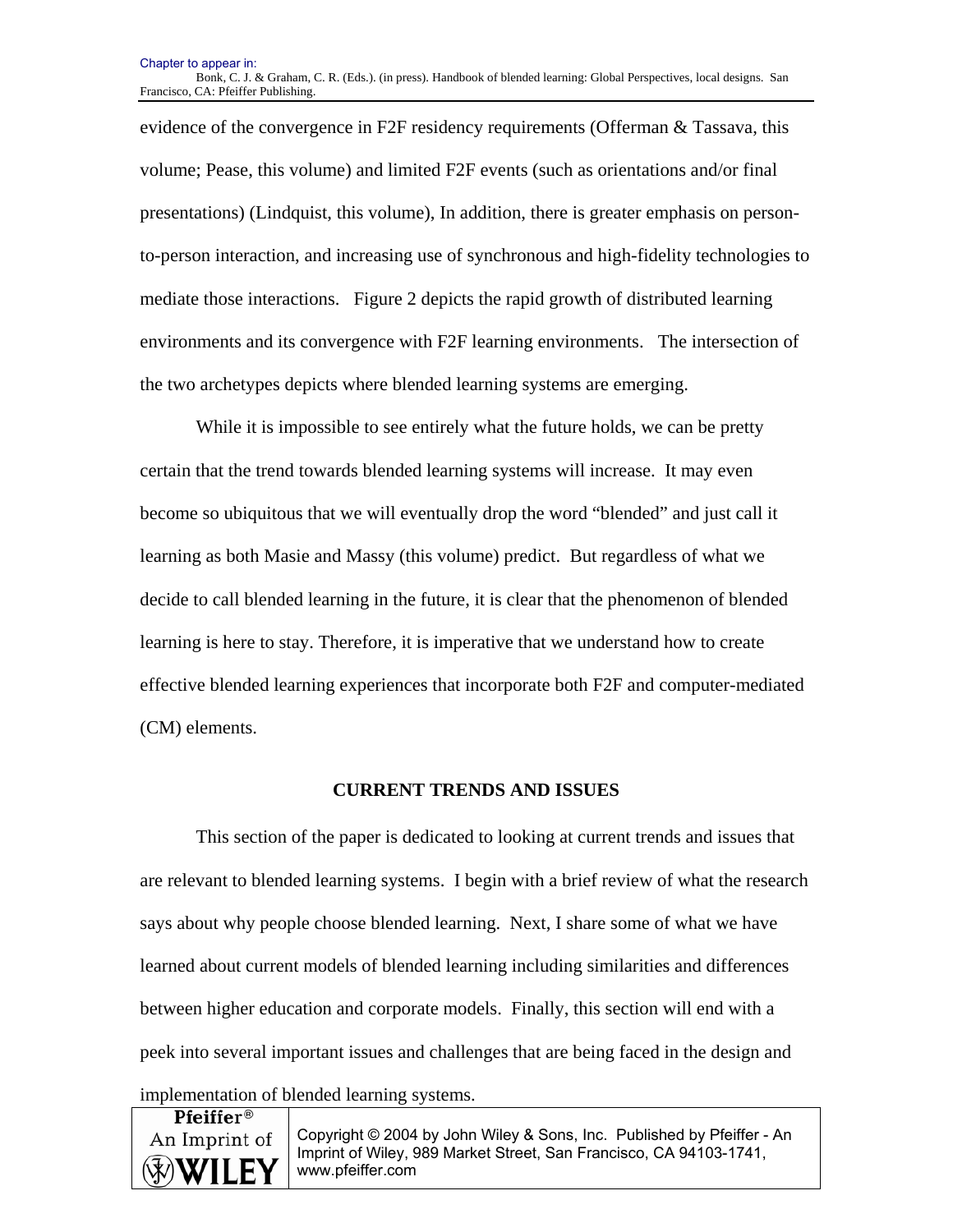## **Why blend?**

There are many reasons why an instructor, trainer, or learner might pick blended learning over other learning options. Osguthorpe and Graham (2003) identified six reasons why one might chose to design or use a blended learning system: (1) pedagogical richness, (2) access to knowledge, (3) social

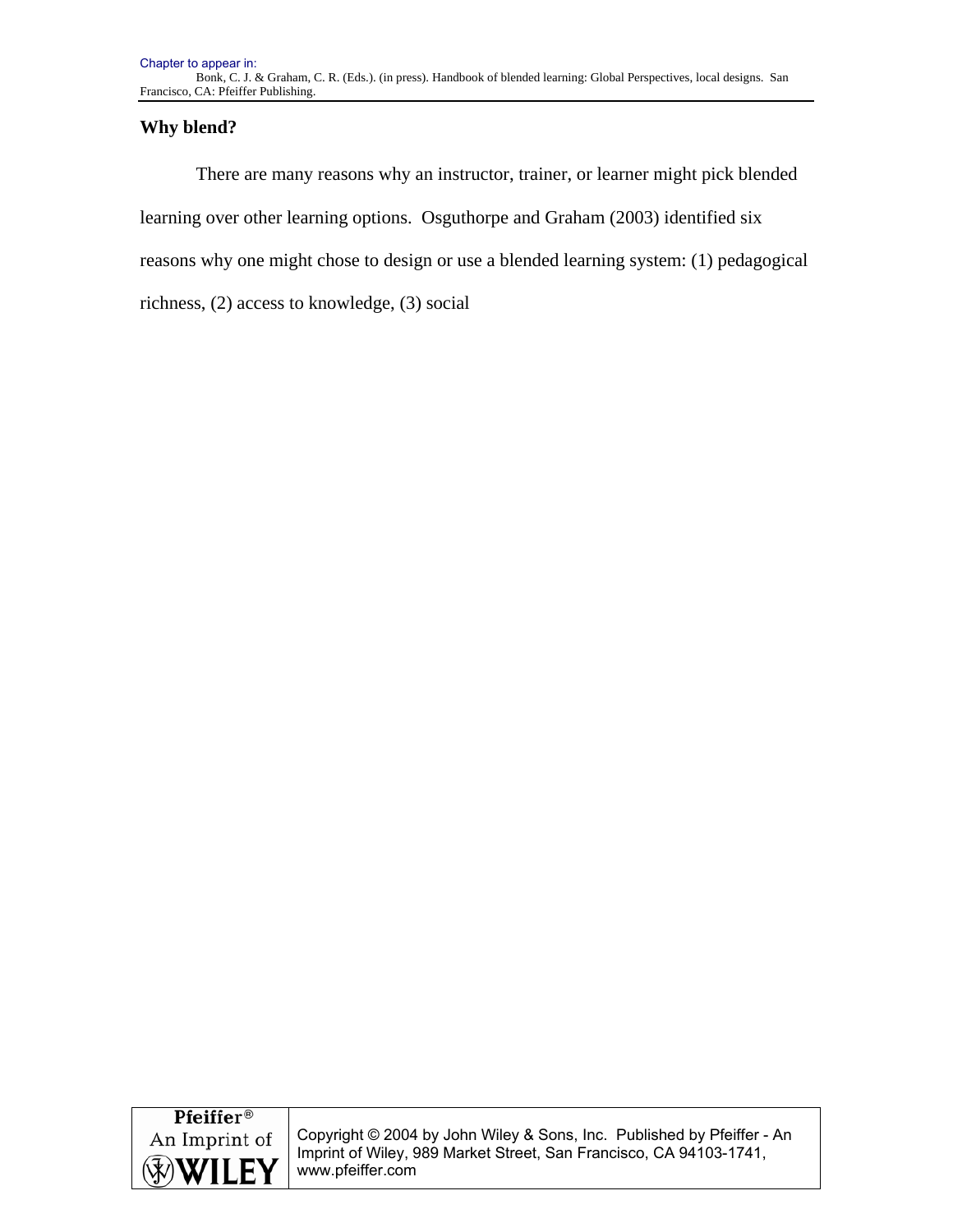used by IBM (Lewis & Orton, this volume) where learners go through three phases (Phase 1) online self-paced learning to acquire background information, (Phase 2) F2F learning lab focused on active learning and application experiences instead of lecture, and (Phase 3) online learning and support for transferring the learning to the workplace environment. Using a similar strategy, a BYU accounting professor uses online modules to help students acquire the tool skills and technical information and then uses precious F2F class time to focus on application, case studies, and develop decision making skills (Cottrell & Robison, 2003). It is interesting to note such overlaps in blended learning models between the corporate training world and higher education.

A few other ideas for using BL to improve pedagogy included in this handbook are: Oliver, Herrington, and Reeves (this volume) who provide insights into how computer-mediated environments can bring a level of authenticity to the traditional classroom experience. Collis (this volume) shares a model for how BL can be used to integrate formal classroom learning and informal workplace learning. Wisher (this volume) and Kirkley and Kirkley (this volume) who share ideas for collaborative learning and problem solving in environments that mix live F2F elements with virtual reality.

**Increased Access/Flexibility.** Access to learning is one of the key factors influencing the growth of distributed learning environments (Bonk, Olson, Wisher,  $\&$ Orvis, 2002). Many chapters in this volume emphasize programs that would not be possible if students were not able to have a majority of their learning experiences at a distance from instructors and/or other students (for examples, see Kaur & Ahmed; Lee & Im; Reynolds & Greiner, this volume). Learner flexibility and convenience is also of growing importance as more mature learners with outside commitments (such as work

# **Pfeiffer**<sup>®</sup> An Imprint of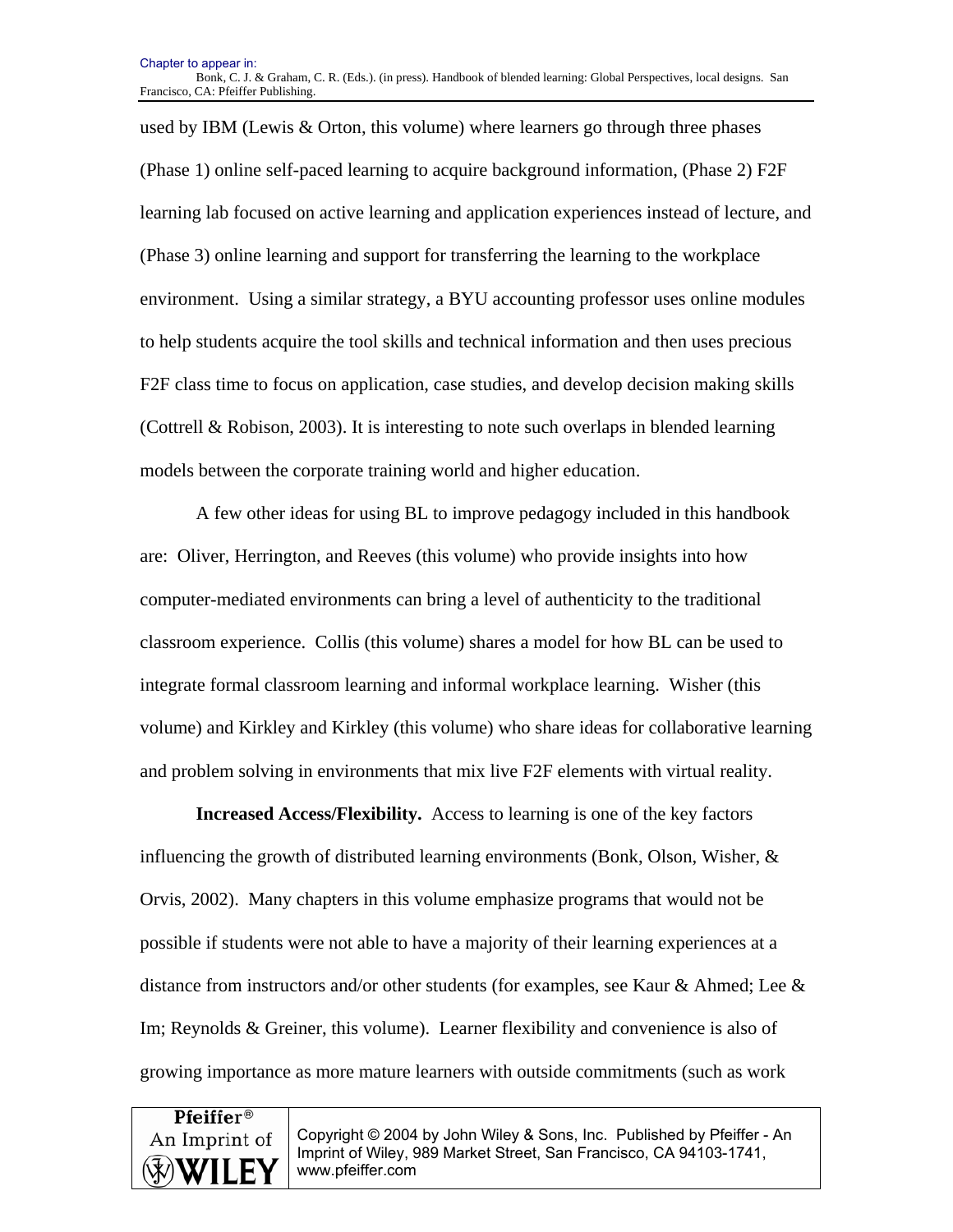Chapter to appear in: Bonk, C. J. & Graham, C. R. (Eds.). (in press). Handbook of blended learning: Global Perspectives, local designs. San Francisco, CA: Pfeiffer Publishing.

and family) seek additional education. Many learners want the convenience offered by a distributed environment, and, at the same time, do not want to sacrifice the social interaction and human touch they are used to in a F2F classroom. There are numerous examples in this handbook of how blending is used to provide a balance between flexible learning options and the high touch human interactive experience. WebCT executives, Barbara Ross and Karen Gage (this volume), for example, have seen an expansion of reduced seat time courses that allow for increased flexibility but retain some traditional F2F contact. University of Central Florida's M courses (Dziuban, Hartmann, Juge, Moskal, & Sorg, this volume) are also good examples of this. As a third example, the University of Phoenix model allows for F2F socializing in orientations as well as presentation experiences at the beginning and ending of a course with online learning experiences in between.

**Increased Cost Effectiveness.** Cost effectiveness is a third major goal for BL systems in both higher education and corporate institutions. Blended learning systems provide an opportunity for reaching a large, globally dispersed audience in a short period of time with consistent, semi-personal content delivery. Bersin and Associates (2003) have done an exemplary job of documenting corporate cases that have effectively used blended learning to provide a large return on investment (ROI). Similarly, in this handbook, the IBM chapter from Lewis and Orton (this volume) reports ROI figures as high as 47 to 1 for their implementation of BL. In adding to these results, the Avaya chapter (Chute, Williams, & Handcock, this volume) and Microsoft chapter (Lutz this volume) both provide cases in which BL solutions have resulted in a significant ROI.

**Pfeiffer®** An Imprint of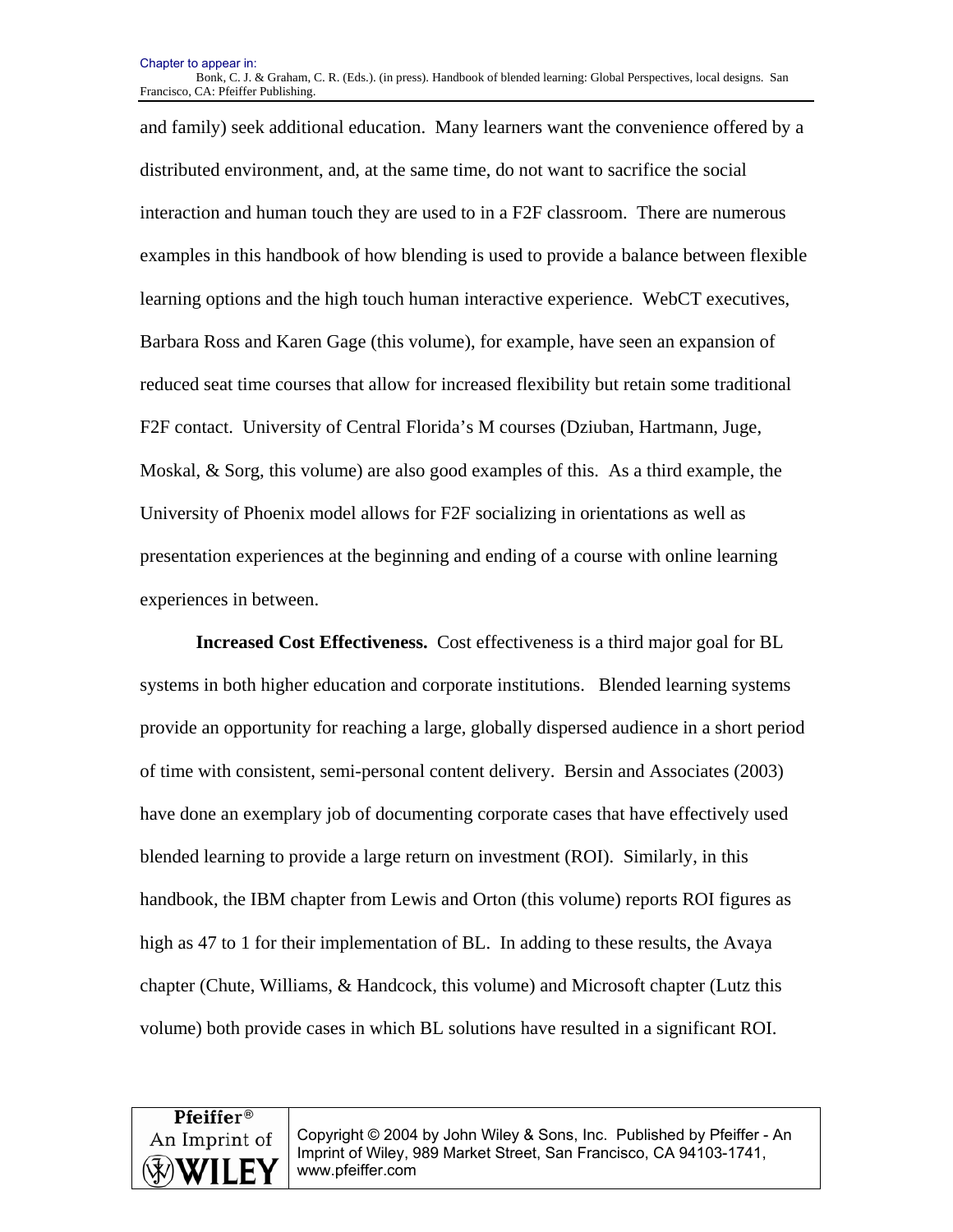In higher education there is also interest in finding solutions that are cost effective. The Center for Academic Transformation with support from the PEW Charitable Trust recently completed a three year grant program designed to help universities explore ways of using technology to simultaneously achieve quality enhancements and cost savings. More detailed information for each of the thirty grant redesign projects that PEW funded can be found at the grant web site (PEW, 2003). A summary of the significant role blended learning played in the various Pew projects can be found in Graham and Allen (Graham & Allen, in press; Graham et al., 2003).

The second section of this handbook on for-profit universities has several chapters that address this issue (Pease, this volume). The University of Central Florida, for example, has predicted cost savings due to cost reductions in physical infrastructure and improved scheduling efficiencies, which have yet to materialize (Dziuban et al., this volume).

#### **What models of blending exist?**

One of the goals of this handbook is to look broadly across many sectors (corporate, higher education, for-profit higher education, military, etc.) to see what the current state of blended learning is and what we can learn from innovative people and organizations in this arena. The 39 chapters of this volume provide a wide range of perspectives and flavors of blended learning to learn from. While there is a wide variance in the blended learning practices that are occurring, there are also some strategic similarities that will be articulated in following section.

# Pfeiffer® An Imprint of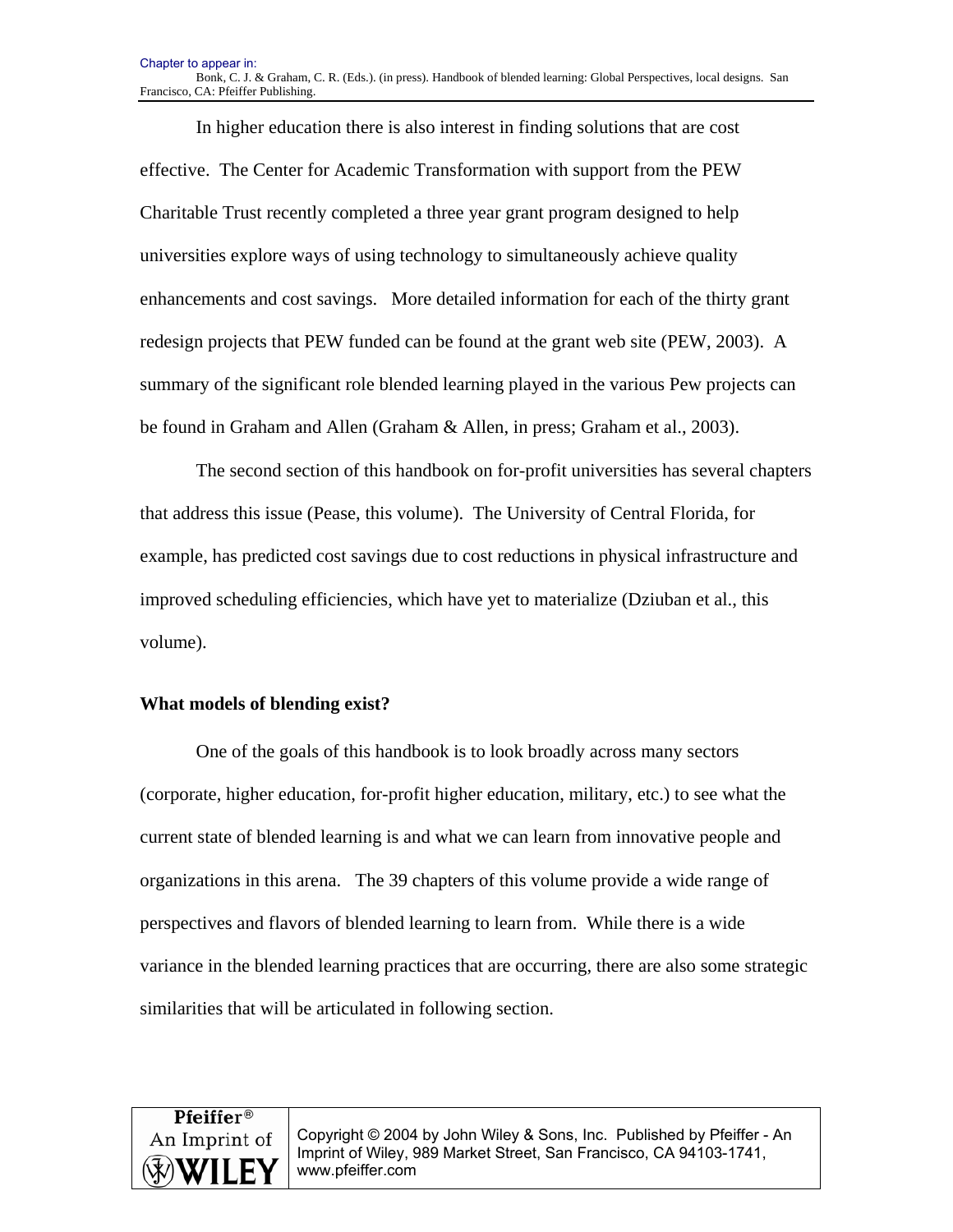## **Blending at many different levels**

One of the first things that we notice as we look at the different models of blending in the cases in this handbook is that they occur at a variety of different organizational levels. This section will articulate the four levels at which we identified blends occurring. Several chapters (Ross & Gage, this volume; Wright, Dewstow, Tappendin, & Topping, this volume) specifically address different levels of blending that are occurring. All of the BL examples in this handbook occur at one of the following four different levels:

- Activity level
- Course level
- Program level
- Institutional level

Across all four levels, the nature of the blends is either determined by the learner or the designer/instructor. Blending at the institutional and program levels is often left to the discretion of the learner, while designers/instructors are more likely to take a role in prescribing the blend at the course and activity levels.

**Activity Level Blending.** Blending at the activity level occurs when a learning activity contains both F2F and CM elements. For example, Wisher (this volume) outlines large scale military training events that incorporate both F2F and virtual elements. Kirkley and Kirkely (this volume) also discuss how mixed reality technologies blend the virtual and the real together during learning activities. In higher education, Oliver et al. (this volume) talk about strategies for using technological tools to make learning activities more authentic, while examples like Jung and Suzuki (this volume) share how

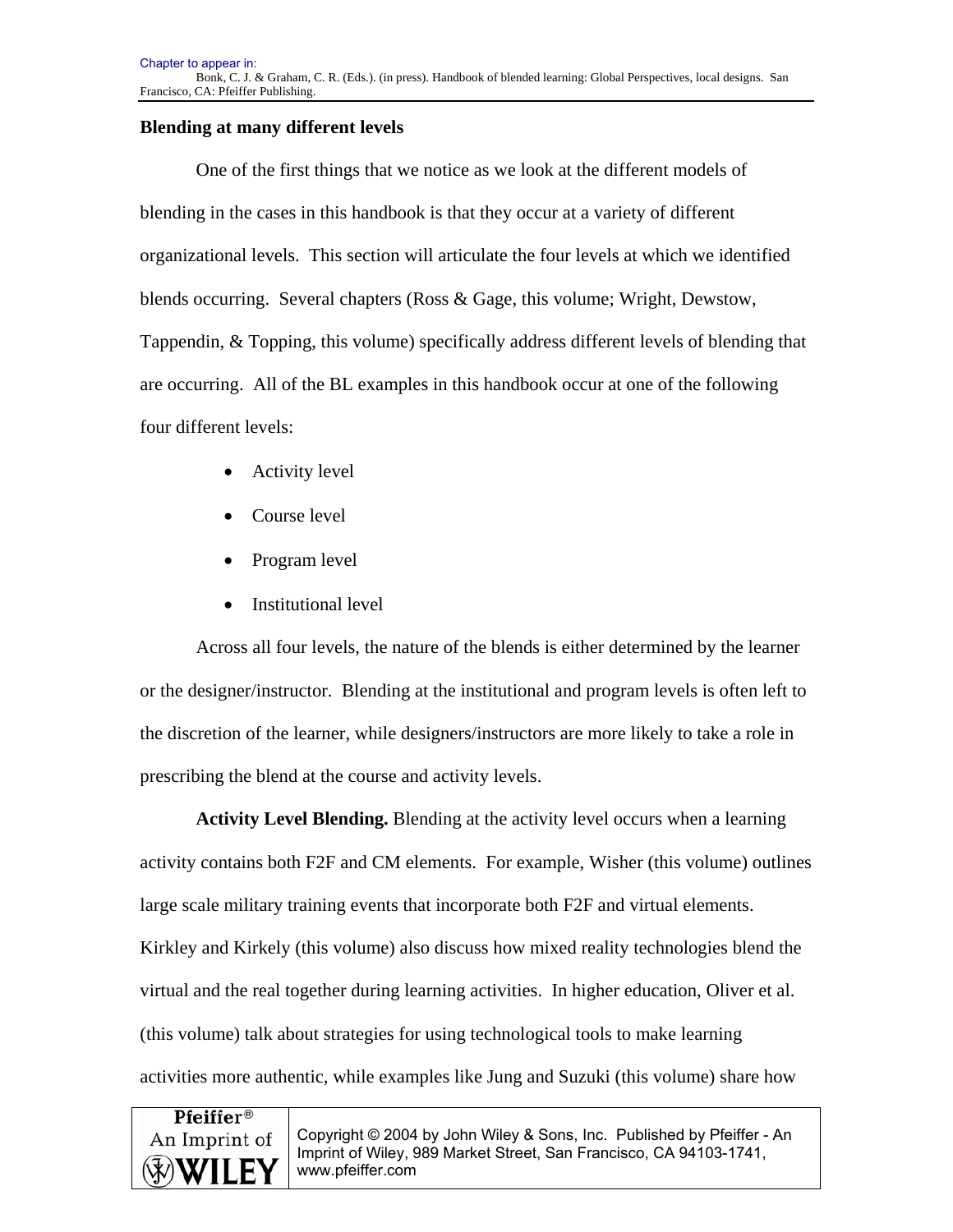technology is used to bring experts at a distance into the classroom creating a simultaneous F2F and CM experience.

**Course Level Blending.** Course level blending is one of the most common ways to blend. A course level blend entails a combination of distinct F2F and CM activities used as part of a course. Some blended approaches engage learners in different but supporting F2F and CM activities that overlap in time while other approaches separate the time blocks so that they are sequenced chronologically but not overlapping (see examples in Huang & Zhou and Jagannathan, this volume). Owston, Garrison, and Cook (this volume) describe eight different cases of blending at the course level across universities in Canada. Collis (this volume) describes an approach to course level blending for a suite of courses used by Shell EP.

**Program Level Blending.** Ross and Gage (this volume) observes that blends in higher education are often occurring at the degree program level. Blending at a program level often entails one of two models - a model in which the participants choose a mix between F2F courses and online courses or one in which the combination between the two is prescribed by the program. Jung and Suzuki (this volume) talks about a program level blend in the Japan context in which there are certain F2F courses that are required for a program and the rest can be taken at a distance. Salmon and Lawless (this volume) describes a business Management Certificate program which allows students the choice of completing the program completely online or online with F2F tutoring session and/or participation in an extended on-campus Management Challenge. The New Zealand Law Diploma program is conducted mostly online with about 15 percent of the learning time in a F2F setting. Reynolds and Greiner (this volume) and Wright et al. (this volume) both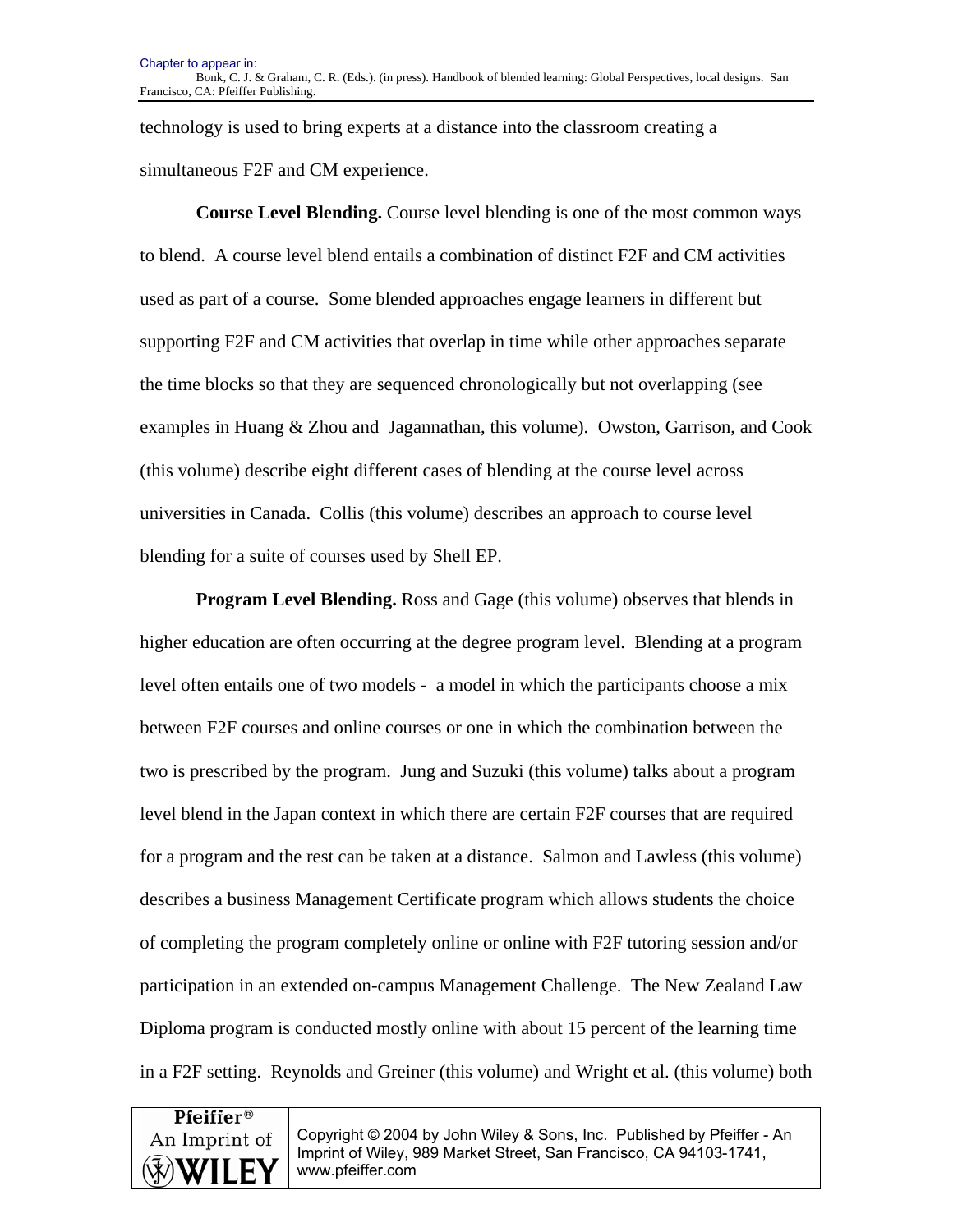describe teacher education programs that blend F2F and CM experiences at the program level.

In the corporate arena BL is often applied to a particular training program as was the case with Oracle's Leader Track training (Hanson & Clem, this volume), Avaya's Executive Solutions Selling Business Acumen program (Chute et al., this volume) and cases of three training programs provided by Microsoft (Ziob & Mosher, this volume).

**Institutional Level Blending.** Some institutions have made an organizational commitment to blending F2F and CM instruction. Many corporations as well as institutions of higher education are creating models for blending at an institutional level. IBM (Lewis & Orton, this volume) and Sun Microsystems (Wenger & Ferguson, this volume) are corporate examples of organizations with institutional models of blended learning. The University of Phoenix (Lindquist, this volume) also has an institutional model for blending where students have F2F classes at the beginning and end of the course with online activities in between. At a university level, the University of Central Florida (Dziuban et al., this volume) has created the "M course" designation for blended courses that have some reduction in F2F seat-time. Other institutions such as BYU Idaho have a general education requirement that students must have one online learning course experience to graduate (BYU-I, 2004). Brigham Young University (Provo campus) has experimented with "semester online" courses where on-campus students could enroll for a distributed course along with other campus-based courses (Waddoups & Howell, 2002). Similarly, at the University of Illinois, traditional on-campus economics students have been allowed to take a required course online while they were off-campus for the summer (Wang, Kanfer, Hinn, & Arvan, 2001). (It is important to note that "dual mode"

Pfeiffer<sup>®</sup> An Imprint of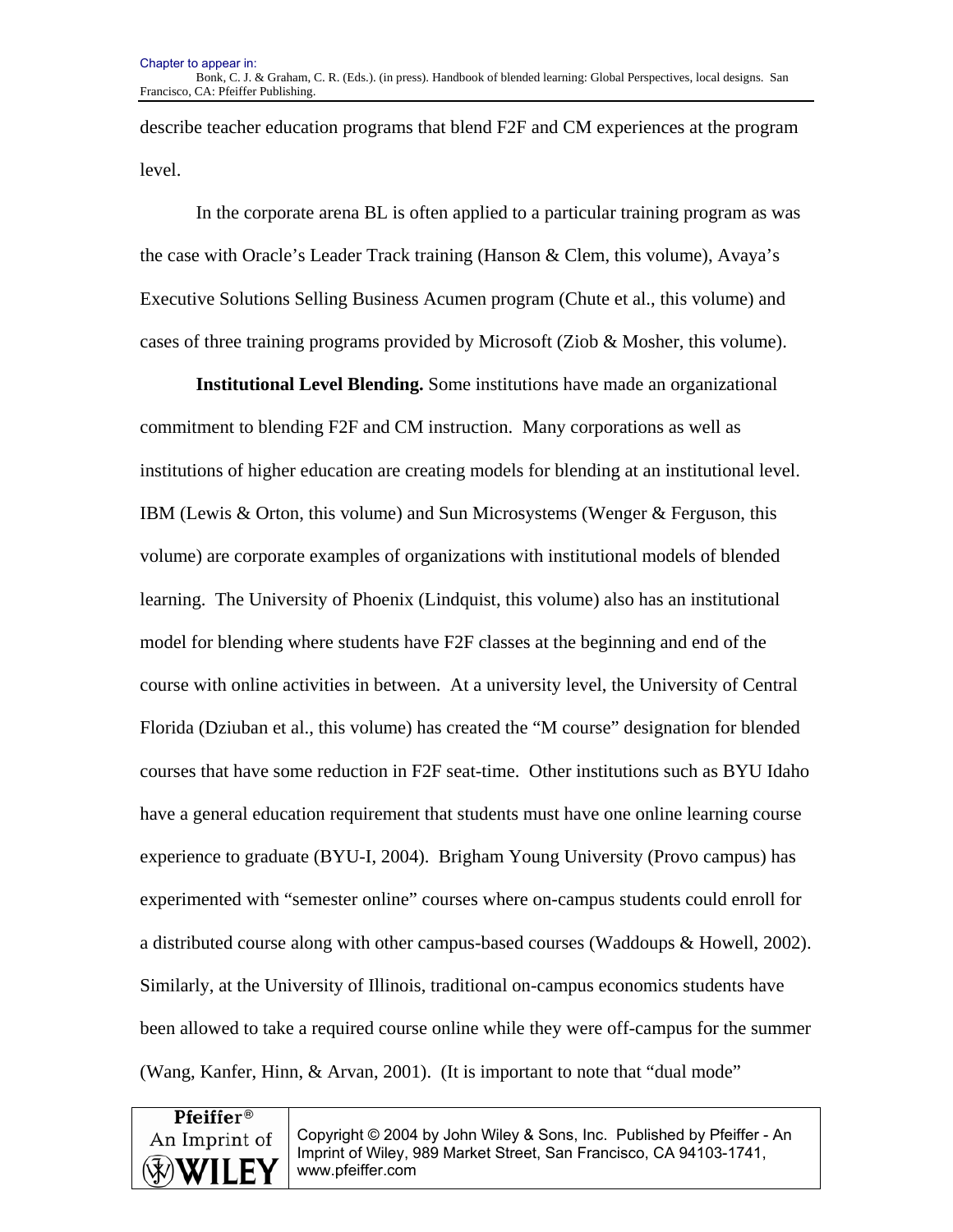Chapter to appear in: Bonk, C. J. & Graham, C. R. (Eds.). (in press). Handbook of blended learning: Global Perspectives, local designs. San Francisco, CA: Pfeiffer Publishing.

institutions (Rumble, 1992) that support both F2F and computer mediated instruction are not necessarily in the business of blending learning. For the institution to be engaged in blended learning, there must be a concerted effort to enable the learner to take advantage of both ends of the spectrum. It is not sufficient for the institution to have a distance learning division that is largely separate from the on-campus operations.)

#### **General Categories of Blends**

One of the reasons that we are interested in models of blended learning is that we are interested in the practical question of "How to blend?" Each model provides ideas about how to blend with examples implemented in specific contexts and with real constraints. Table 1 provides three categories for blended learning systems found in this handbook based on the primary purpose of the blend. Some blends in this handbook would fit into multiple categories; however, usually a blend most closely matches the focus of one category. It is also important to note that none of these blends are necessarily bad – they just have different foci.

----------------------------------------------------------------

Insert Table 1 approximately here

----------------------------------------------------------------

We see the greatest focus on *enabling blends* in programs that come out of a distance learning tradition. A good example is the University of Phoenix (Lindquist, this volume) that attempts to provide an "equivalent" learning experience through its F2F residential programs, entirely online programs, and blended learning programs. In this system, learners pick the option that best meets their cost and time constraints.

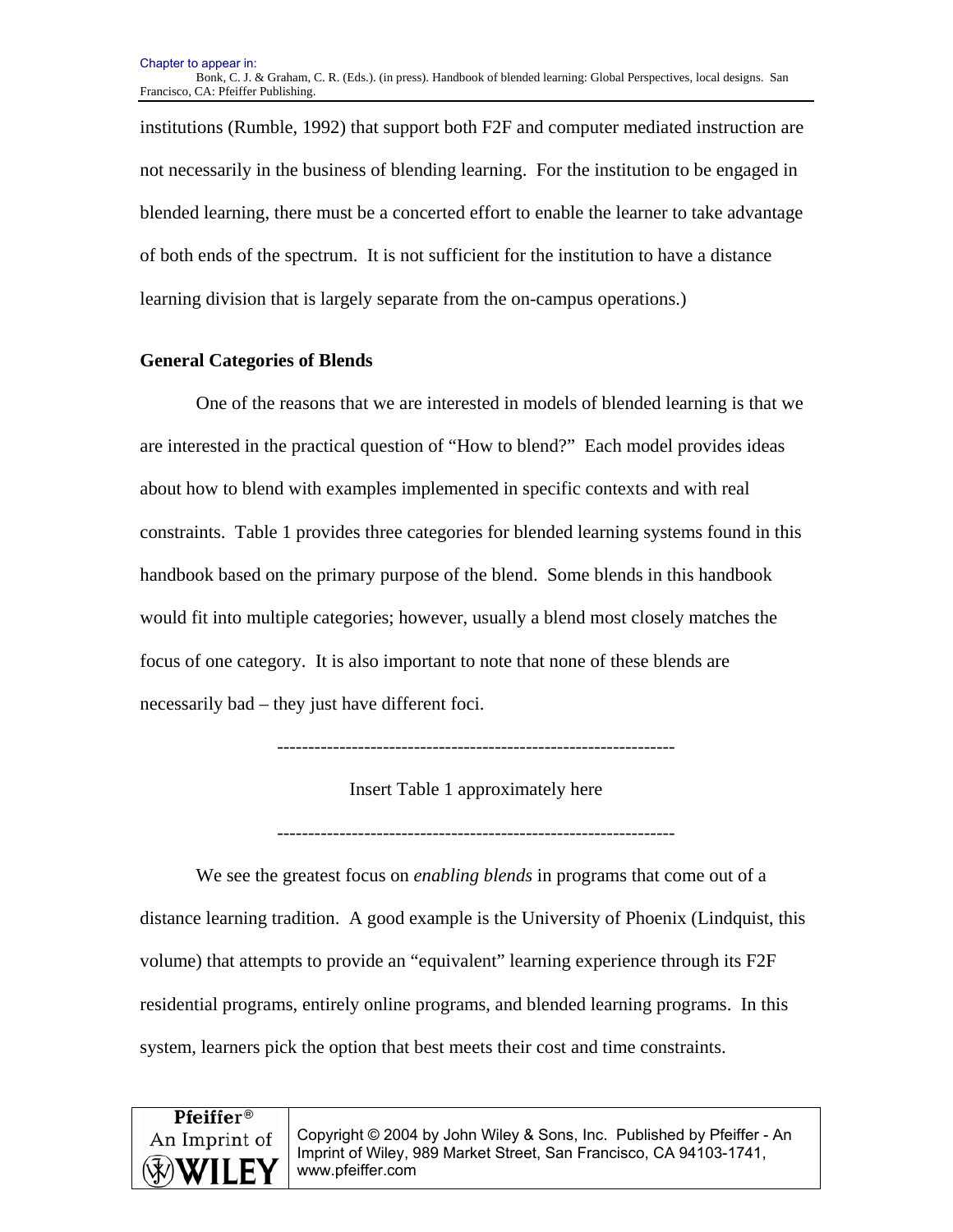There is an enormous focus on *enhancing blends* in traditional university settings. With the widespread adoption of learning management systems (LMS) and technology equipped classrooms, it is becoming increasingly commonplace for instructors to enhance their courses with some level of technology. Both Jones (this volume) and Wright et al. (this volume) provide models that span the spectrum from a minimum level of integration to a high level of integration. The hope of some is that enhancing blends are the first steps towards more transformative blends.

It is interesting to point out that there seem to be a greater abundance of examples of *transforming blends* in the corporate environment than there are in the university environment. Examples like the Live-Virtual-Constructive simulations (Wisher, this volume), mixed-reality and problem-based embedded training (Kirkley & Kirkley, this volume) show how high-end technologies can transform the learning experience. Other examples include the increased use of knowledge management, electronic performance support systems, and mobile devices to situate learning in the context of workflow (see Chute et al., Collis, DeViney & Lewis, Singh, and Wagner, this volume). In higher education environments constraints such as class duration, size, location, and availability of technology can provide a formidable barrier to making transformative changes. Oliver et al. (this volume), for instance, point to several ways that technology can support the development of authentic learning environments. There are a growing number of faculty experimenting with innovative technology-mediated approaches to teaching (such as the use of tools for simulations, visualization, communication, and feedback) that are transforming the ways that their students learn (West & Graham, in press)..

# **Pfeiffer**<sup>®</sup> An Imprint of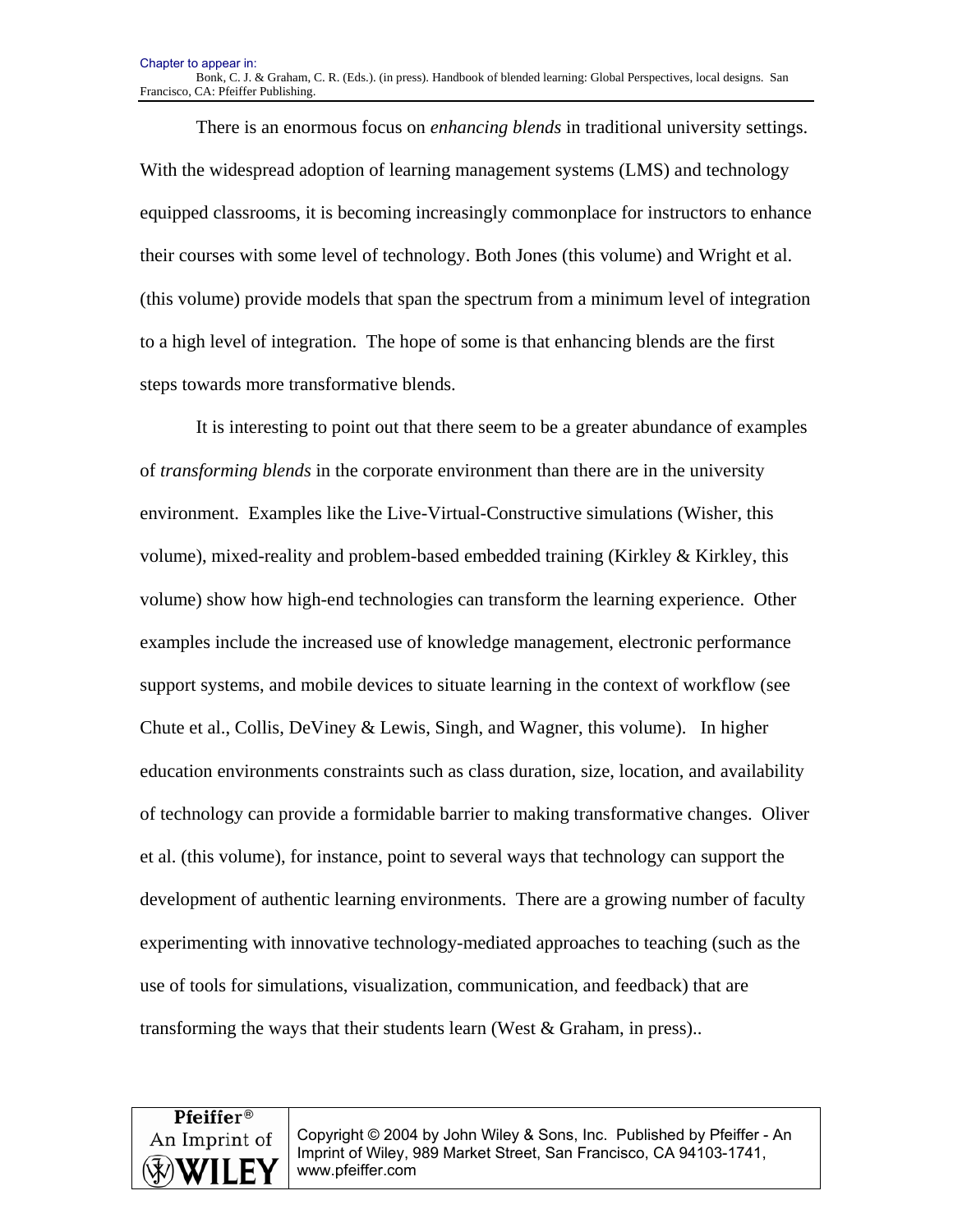## **What issues or challenges are faced when blending?**

This section briefly outlines six major issues that are relevant to designing blended learning systems. The issues are: (1) the role of live interaction, (2) the role of learner choice and self-regulation, (3) models for support and training, (4) finding balance between innovation and production, (5) cultural adaptation, and (6) dealing with the digital divide.

**The Role of Live Interaction.** Under what conditions is human interaction important to the learning process and to learner satisfaction with the process? Hanson and Clem, Hoffmann, Owston et al., and others (this volume) observed a preference among many learners for the live (or F2F) components of a blended experience. When CM and F2F elements were combined, learners often placed a greater value or emphasis on the F2F aspects of the experience. Juxtaposed to this Offerman and Tassava (this volume) makes the claim that the F2F components are really unnecessary and primarily used for socialization reasons. Similarly, the University of Phoenix (Lindquist, this volume) takes the position that the live, completely online, and blended options to their courses are "equivalent" experiences to be selected based on learner preference. When and why should we be considering human interaction such as collaboration and learning communities? How does live interaction versus low fidelity, asynchronous interaction affect the learning experience?

**Role of Learner Choice/Self Regulation.** How are learners making choices about the kinds of blends that they participate in? Many of the chapters of this book as well as other blended learning publications make it seem like learners are primarily selecting blended learning based on the issues of convenience and access. But this begs

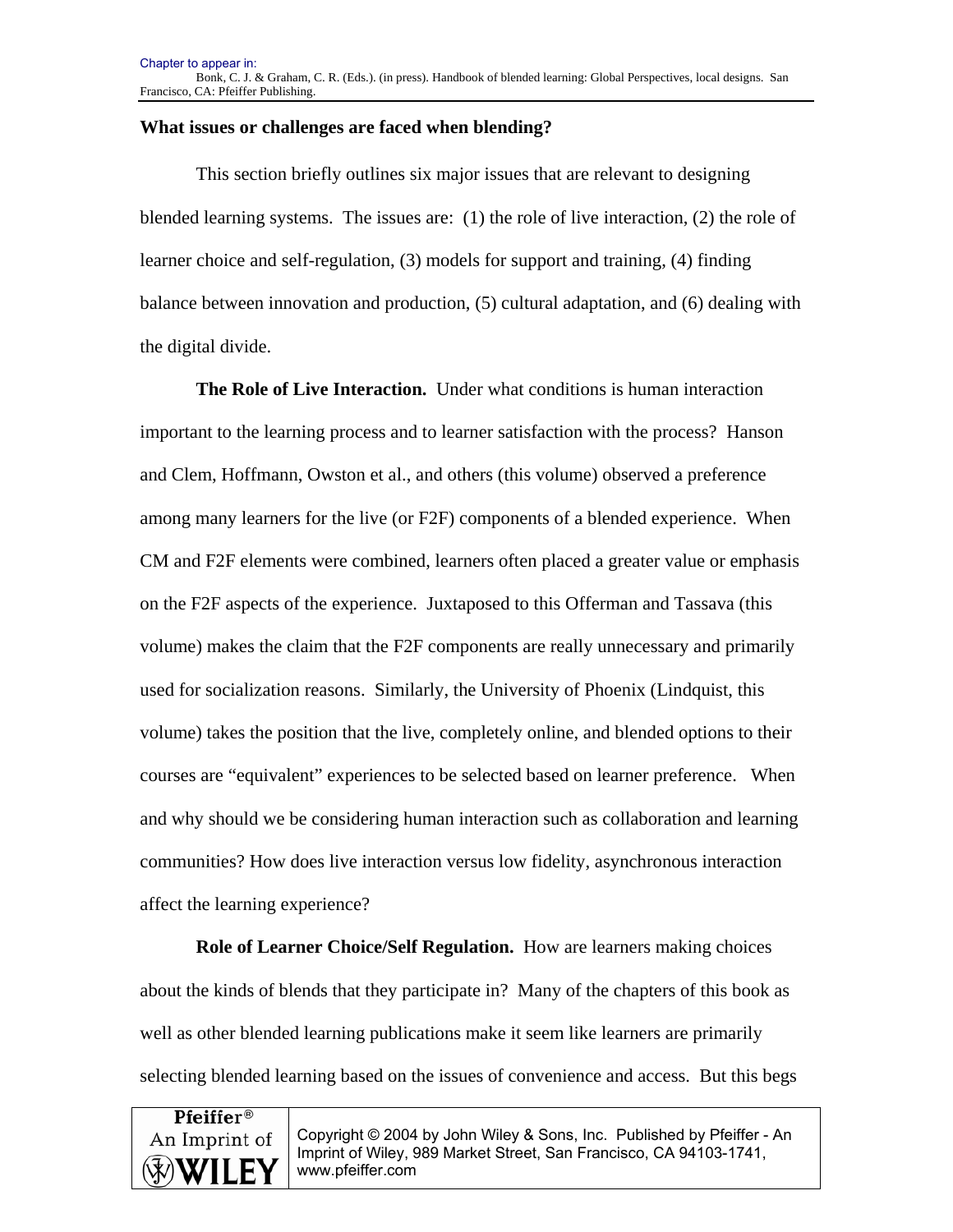questions about the type and amount of guidance that should be provided to learners in

making their choices about how different blends might impact their learning experience.

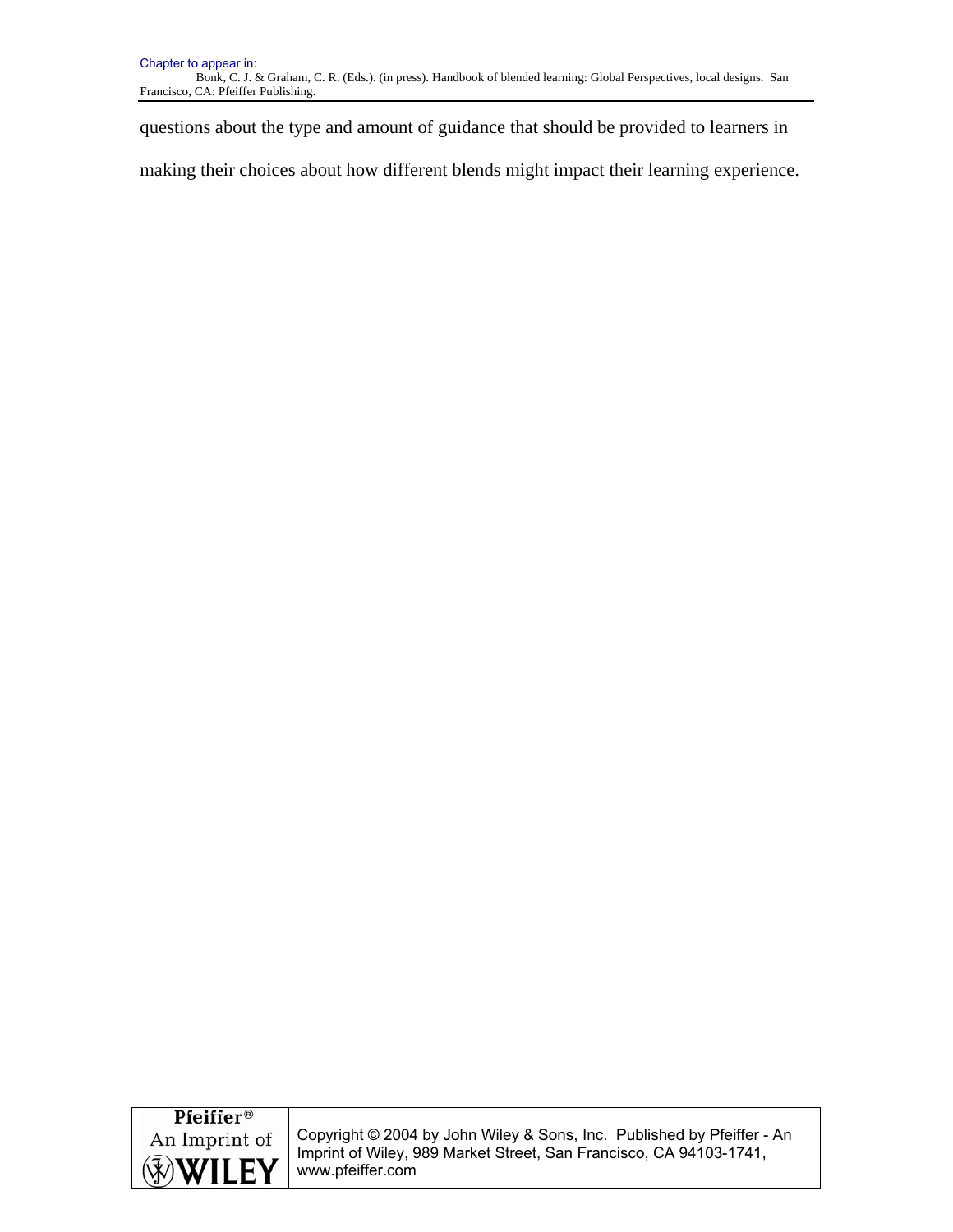widely. But the jury is still out on whether blended learning models can be developed that are affordable and still address the needs of different populations with different socio-economic conditions around the world.

**Cultural Adaptation.** What role can and should blended approaches play in adapting materials to local audiences. One strength of e-learning is the ability to rapidly distribute uniform learning materials. Yet, there is often a need for customizing the materials to the local audience to make them culturally relevant. Jagannathan (this volume) and Selinger (this volume) both address the need to find balance between global and local interests. Selinger suggests that a F2F instructor plays an important role in helping to make globally distributed materials culturally relevant and meaningful.

**Balance Between Innovation and Production.** In design, there is a constant tension between innovation and production. On the one hand, there is a need to look forward to the possibilities that new technological innovations provide, and, on the other hand, there is a need to be able to produce cost effective solutions. However, due to the constantly changing nature of technology, finding an appropriate balance between innovation and production will be a constant challenge for those designing blended learning systems.

#### **DIRECTIONS FOR THE FUTURE**

We live in a world in which technological innovation is occurring at break-neck speed and digital technologies are increasingly becoming an integral part of our day-today lives. Technological innovation is also expanding the range of possible solutions that can be brought to bear on teaching and learning. Whether we are primarily

|  | interested in creating more effective learning experiences, increasing access and |  |  |
|--|-----------------------------------------------------------------------------------|--|--|
|  |                                                                                   |  |  |
|  |                                                                                   |  |  |

| <b>Pfeiffer</b> <sup>®</sup> |                                                                                        |
|------------------------------|----------------------------------------------------------------------------------------|
| An Imprint of                | Copyright © 2004 by John Wiley & Sons, Inc. Published by Pfeiffer - An                 |
| WILEY                        | Imprint of Wiley, 989 Market Street, San Francisco, CA 94103-1741,<br>www.pfeiffer.com |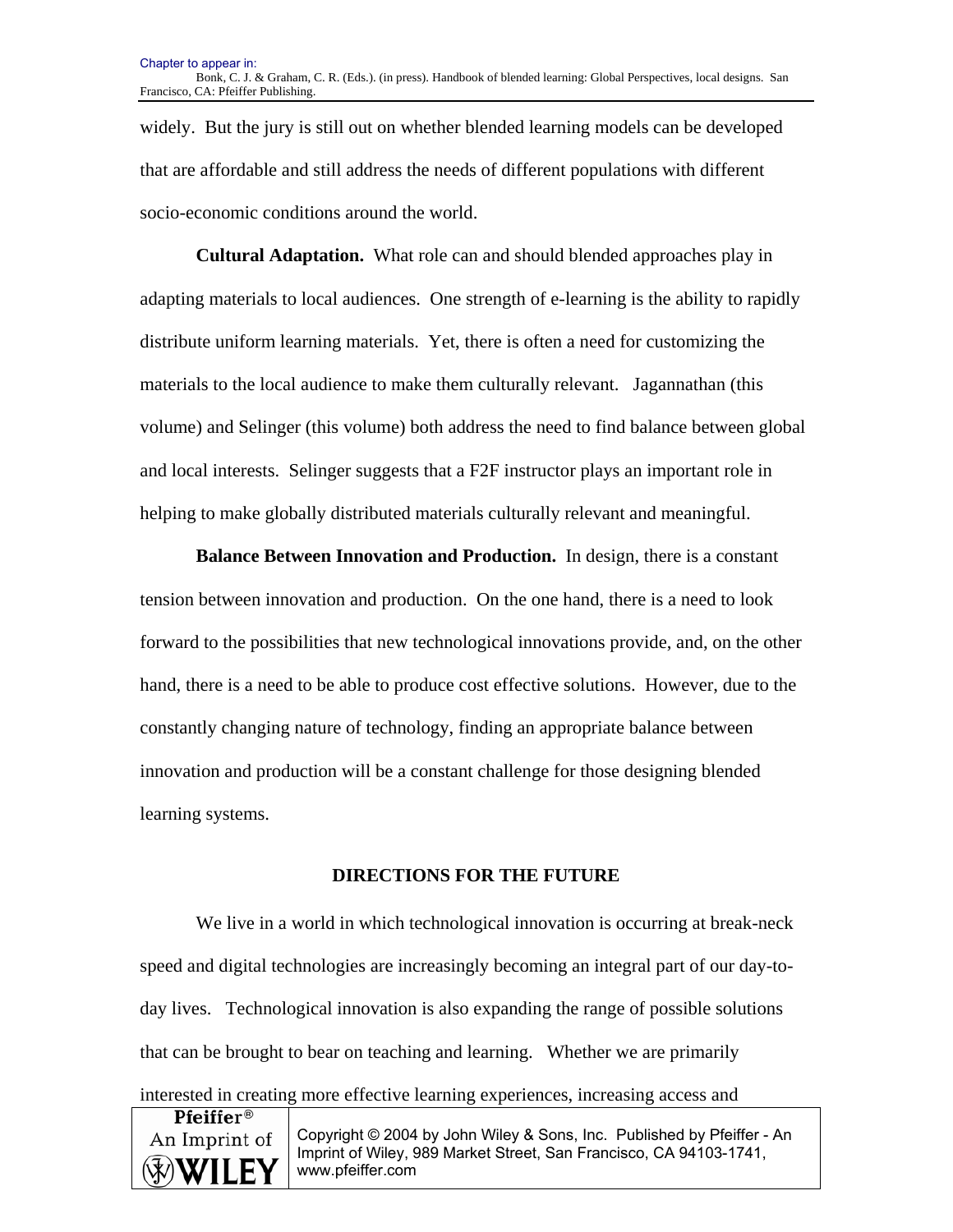flexibility, or reducing the cost of learning, it is likely that our learning systems will provide a blend of both F2F and CM experiences.

Ross and Gage (this volume) make the statement that future learning systems will be differentiated not based on *whether* they blend but rather by *how* they blend. This question of *how to blend* F2F and CM instruction effectively is one of the most important we can consider as we move into the future. Like any design problem this challenge is highly context dependent with a practically infinite number of possible solutions. So in this handbook we do not present any one solution as *the solution,* rather we share examples of successful blends across many contexts*.* We hope that the wide range of global perspectives and specific local examples available in this handbook will help readers to gain a better understanding of options for meeting instructional design challenges in varied contexts. Our charge is to try and best understand the strengths and weaknesses of both F2F and CM environments so that when we are faced with tradeoffs, we can make appropriate decisions. Figure 4 is a simplified representation of this complex challenge. From a pedagogical standpoint, the designers of blending learning systems should be seeking out best practices for how to combine instructional strategies in F2F and CM environments that take advantages of the strengths of each environment and avoid their weaknesses (Osguthorpe & Graham, 2003; Martyn, 2003).

----------------------------------------------------------------

Insert Figure 4 approximately here

---------------------------------------------------------------- To illustrate the importance of understanding the strengths and weaknesses

afforded by a F2F or CM learning environment, consider the following example of an

| <b>Pfeiffer</b> <sup>®</sup> |                                                                                        |
|------------------------------|----------------------------------------------------------------------------------------|
| An Imprint of                | Copyright © 2004 by John Wiley & Sons, Inc. Published by Pfeiffer - An                 |
| WILEY                        | Imprint of Wiley, 989 Market Street, San Francisco, CA 94103-1741,<br>www.pfeiffer.com |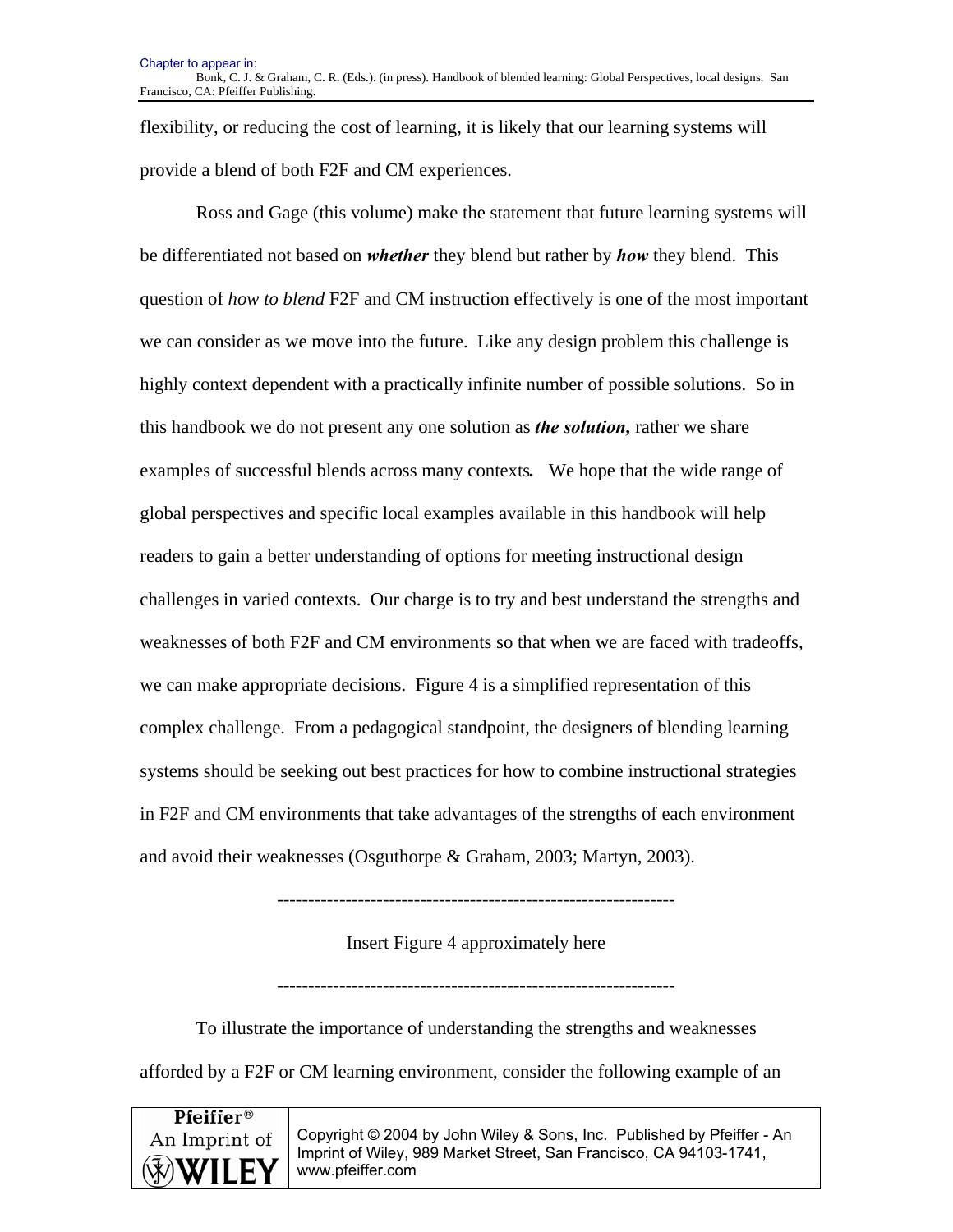Chapter to appear in: Bonk, C. J. & Graham, C. R. (Eds.). (in press). Handbook of blended learning: Global Perspectives, local designs. San Francisco, CA: Pfeiffer Publishing.

activity level blend. Class discussions are one of the most ubiquitous instructional methods used in education. Unlike the lecture, the instructional method of class discussion focuses on learner interaction rather than knowledge transmission. Typically, the goal of class discussion is to have the learners negotiate and co-construct an understanding of the discussion topic. The F2F and CM environments have many complimentary strengths and weaknesses that impact class discussion. Table 2 lists some of the strengths and weaknesses of conducting discussions in each of these environments.

---------------------------------------------------------

#### Insert Table 2 approximately here

---------------------------------------------------------

Although Table 2 certainly does not contain all of the possible strengths and weaknesses of conducting discussions in the F2F and CM environments, instructors might use this understanding to make decisions about whether to use one or the other or both learning environments to meet instructional goals. For example, by understanding the affordances of F2F and CM environments, an instructor of a large enrollment class might choose to use the CM environment so that everyone in the class can contribute to the discussion. Another instructor concerned about unmotivated students and procrastination might choose to use a F2F discussion where social presence and excitement for the topic can be communicated through voice as well as gesture. A third instructor might choose to blend the two learning environments, starting with a brief exploratory F2F discussion to generate excitement for the topic and set the stage for a more in-depth follow-up discussion online in a CM environment.

# **Pfeiffer**<sup>®</sup> An Imprint of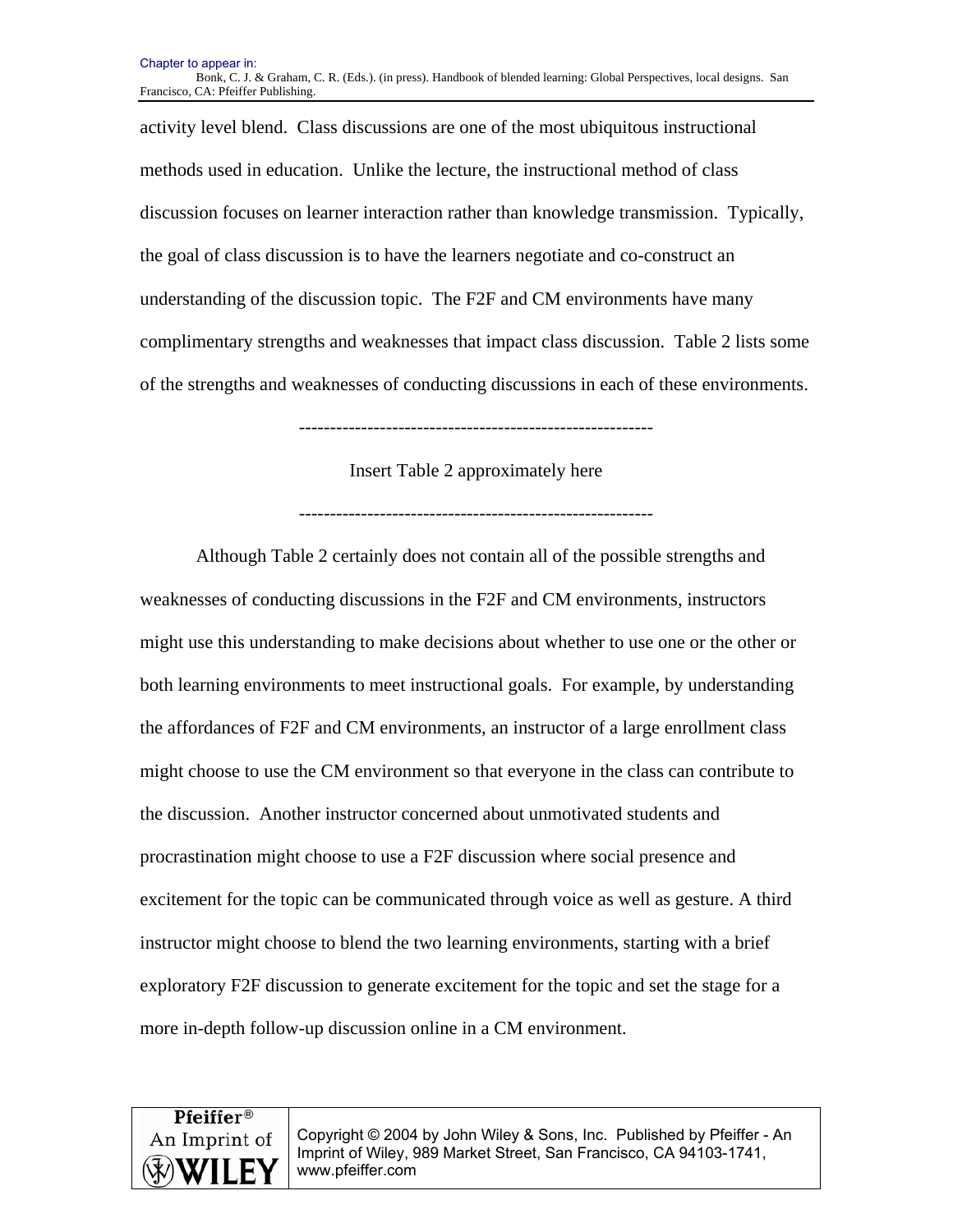As we move into the future it is important that we continue to identify successful models of blended learning at the institutional, program, course, and activity levels that can be adapted to work in contexts. This will involve understanding and capitalizing on the unique affordances available in both F2F and computer-mediated or distributed learning environments.

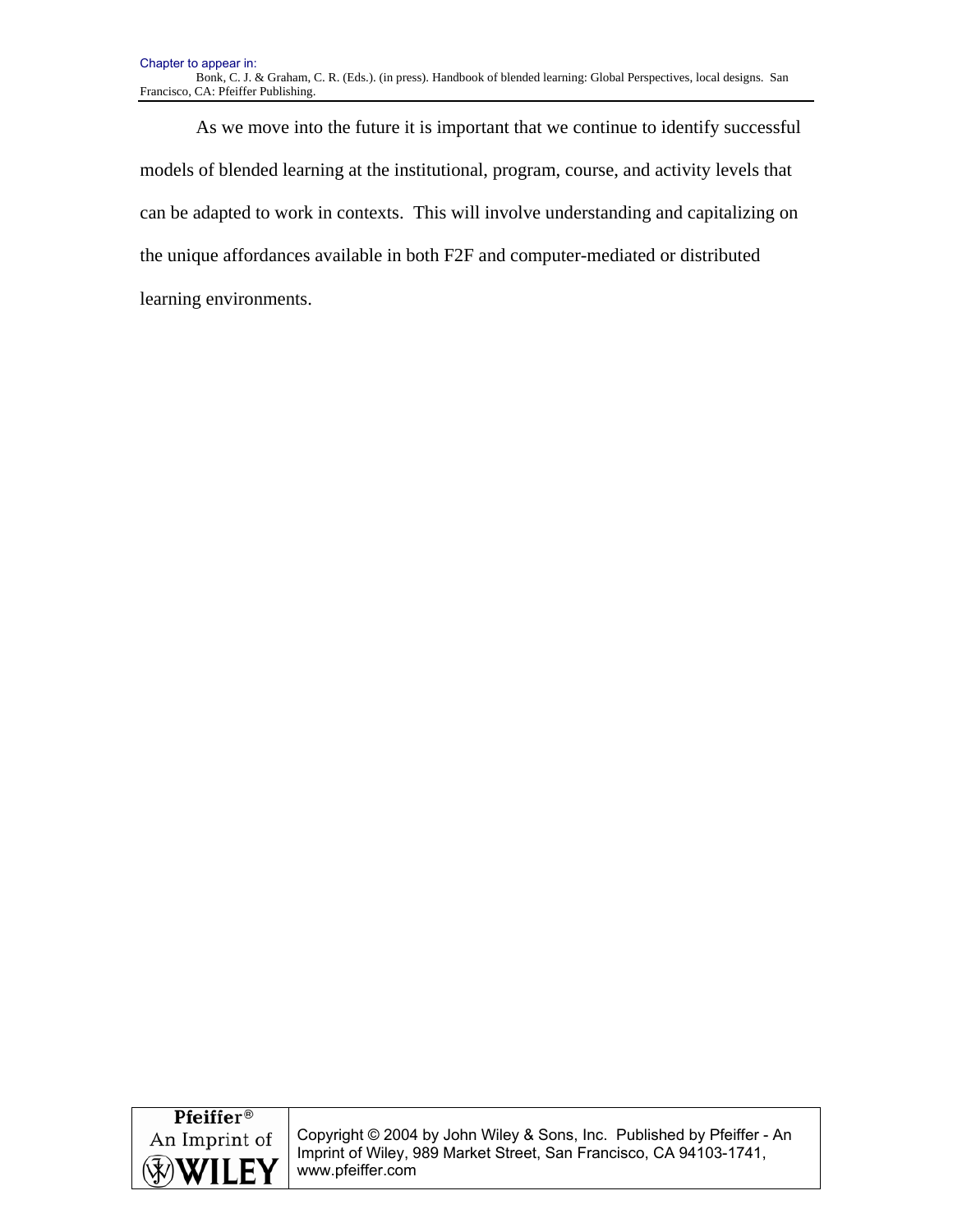## **REFERENCES**

- Benbunan-Fich, R., & Hiltz, S. R. (1999). Educational applications of CMCS: Solving case studies through asynchronous learning networks. Journal of Computer-Mediated Communication, 4(3) [Online]. Retrieved, from the World Wide Web: http://www.ascusc.org/jcmc/vol4/issue3/benbunan-fich.html
- Bersin & Associates. (2003). *Blended learning: What works?: An industry study of the strategy, implementation, and impact of blended learning*: Bersin & Associates.
- Bonk, C. J., Olson, T., Wisher, R. A., & Orvis, K. (2002). Reflections on blended distributed learning: The armor captains career course.
- BYU-I.*General Education Requirement*. BYU Idaho. Retrieved October 30, 2004, from the World Wide Web: http://www.byui.edu/catalog/2001-2002/GeneralEd.htm
- Clark, R. E. (1983). Reconsidering research on learning from media. *Review of Educational Research, 53*(4), 445-459.
- Clark, R. E. (1994a). Media and method. *Educational Technology Research & Development, 42*(3), 7-10.
- Clark, R. E. (1994b). Media will never influence learning. *Educational Technology Research & Development, 42*(2), 21-29.
- Collis, B. (2003). Course redesign for blended learning: modern optics for technical professionals. *International Journal of Continuing Engineering Education and Lifelong Learning, 13*(1/2), 22-38.
- Cottrell, D., & Robison, R. (2003). Blended learning in an accounting course. *Quarterly Review of Distance Education, 4*(3), 261-269.

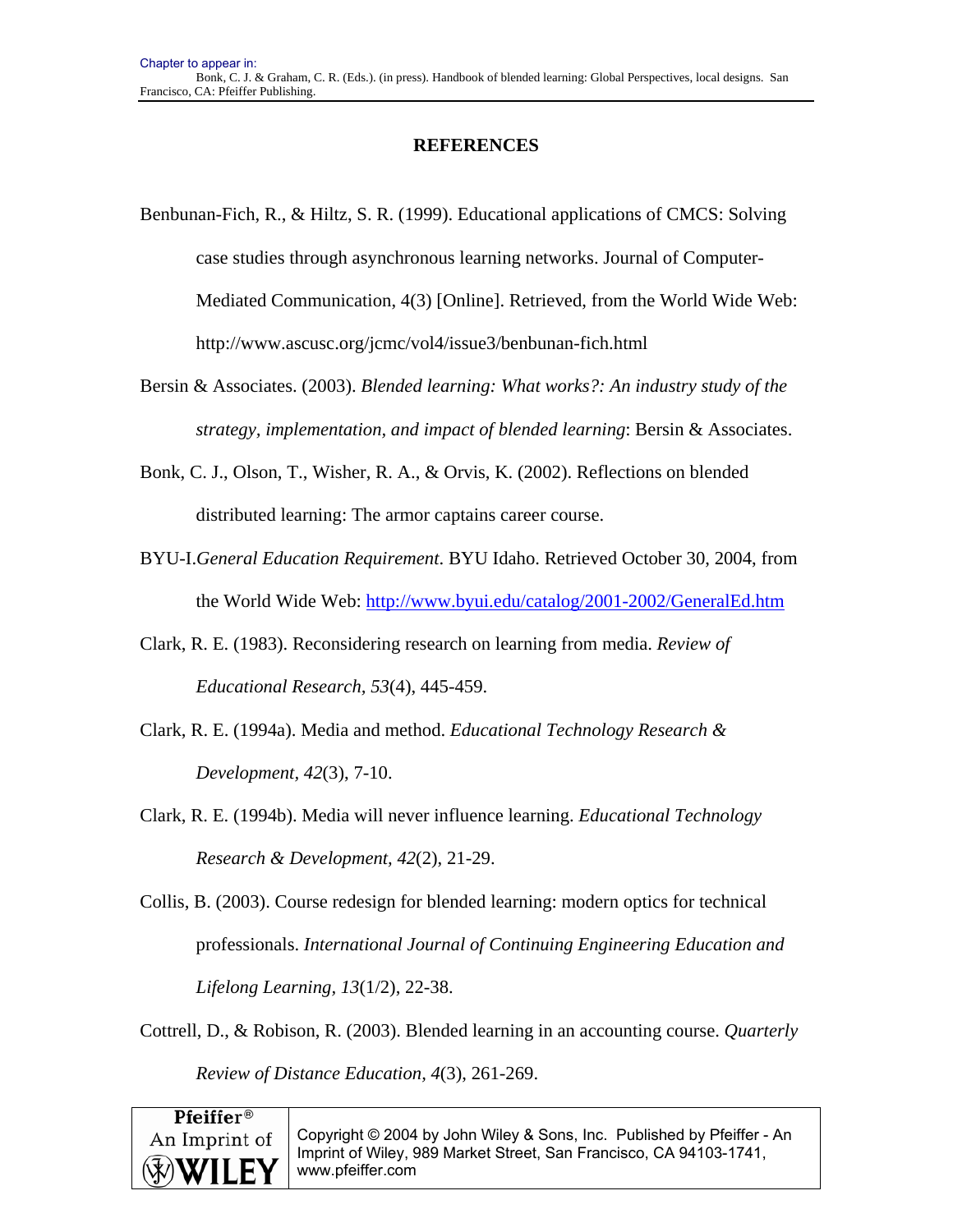- Dabbagh, N. (2004). Distance learning: Emerging pedagogical issues and learning designs. *Quarterly Review of Distance Education, 5*(1), 37-49.
- Driscoll, M. (2002, March 1, 2002). Blended Learning: Let's get beyond the hype. *elearning,* 54.
- Graham, C. R., & Allen, S. (in press). Blended learning: An emerging trend in education. In C. Howard & J. V. Boettecher & L. Justice & K. D. Schenk (Eds.), *Encyclopedia of Distance Learning: Online Learning and Technologies* (Vol. 4). Hershey, PA: Idea Group Inc.
- Graham, C. R., Allen, S., & Ure, D. (2003). *Blended learning environments: A review of the research literature*.Unpublished manuscript, Provo, UT.
- Graham, C. R., Allen, S., & Ure, D. (in press). Benefits and challenges of blended learning environments. In M. Khosrow-Pour (Ed.), *Encyclopedia of Information Science and Technology I-V*. Hershey, PA: Idea Group Inc.
- Hartman, J. L., Dziuban, C., & Moskal, P. (1999, August 16-18). *Faculty satisfaction in ALNs: A dependent or independent variable?* Paper presented at the Sloan Summer ALN Workshops: Learning Effectiveness and Faculty Satisfaction, Urbana, IL.
- Haytko, D. L. (2001). Traditional versus hybrid course delivery systems: A case study of undergraduate marketing planning courses. Marketing Education Review, 11(3), 27-39.
- House, R. (2002). Clocking in column*. The Spokesman-Review*.
- Kozma, R. B. (1991). Learning with media. *Review of Educational Research, 61*(2), 179- 211.

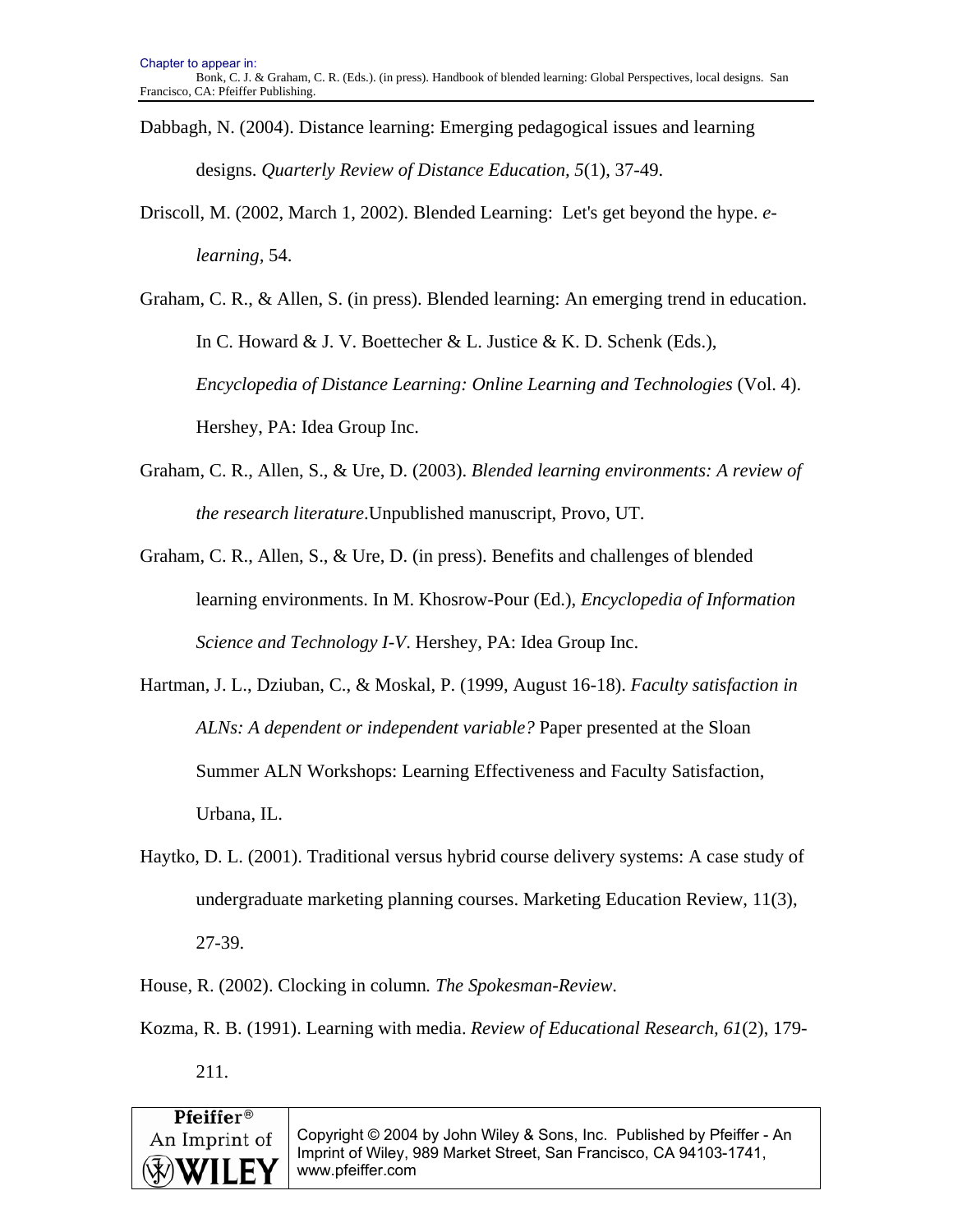Kozma, R. B. (1994). Will media influence learning? Reframing the debate. *Educational Technology Research & Development, 42*(2), 7-19.

Levine, S. L., & Wake, W. K. (2000, October 20). *Hybrid teaching: Design studios in virtual space.* Paper presented at the National Conference on Liberal Arts and the Education of Artists, SVA, New York.

- Martyn, M. (2003). The hybrid online model: Good practice. Educause Quarterly, 26(1), 18-23.
- Mikulecky, L. (1998). Diversity, discussion, and participation: Comparing web-based and campus-based adolescent literature classes. Journal of Adolescent & Adult Literacy, 42(2), 84-97.
- Morgan, K. R. (2002). *Blended Learning: A Strategic Action Plan for a New Campus*. Seminole, FL: University of Central Florida.
- Orey, M. (2002a). *Definition of Blended Learning*. University of Georgia. Retrieved February 21, 2003, 2003, from the World Wide Web:

http://www.arches.uga.edu/~mikeorey/blendedLearning

- Orey, M. (2002b). *One year of online blended learning: Lessons learned.* Paper presented at the Annual Meeting of the Eastern Educational Research Association, Sarasota, FL.
- Osguthorpe, R. T., & Graham, C. R. (2003). Blended learning systems: Definitions and directions. *Quarterly Review of Distance Education, 4*(3), 227-234.
- PEW. (2003). *Program in course redesign*. Center for Academic Transformation.

Retrieved August, 20, 2003, from the World Wide Web:

http://www.center.rpi.edu/PewGrant.html

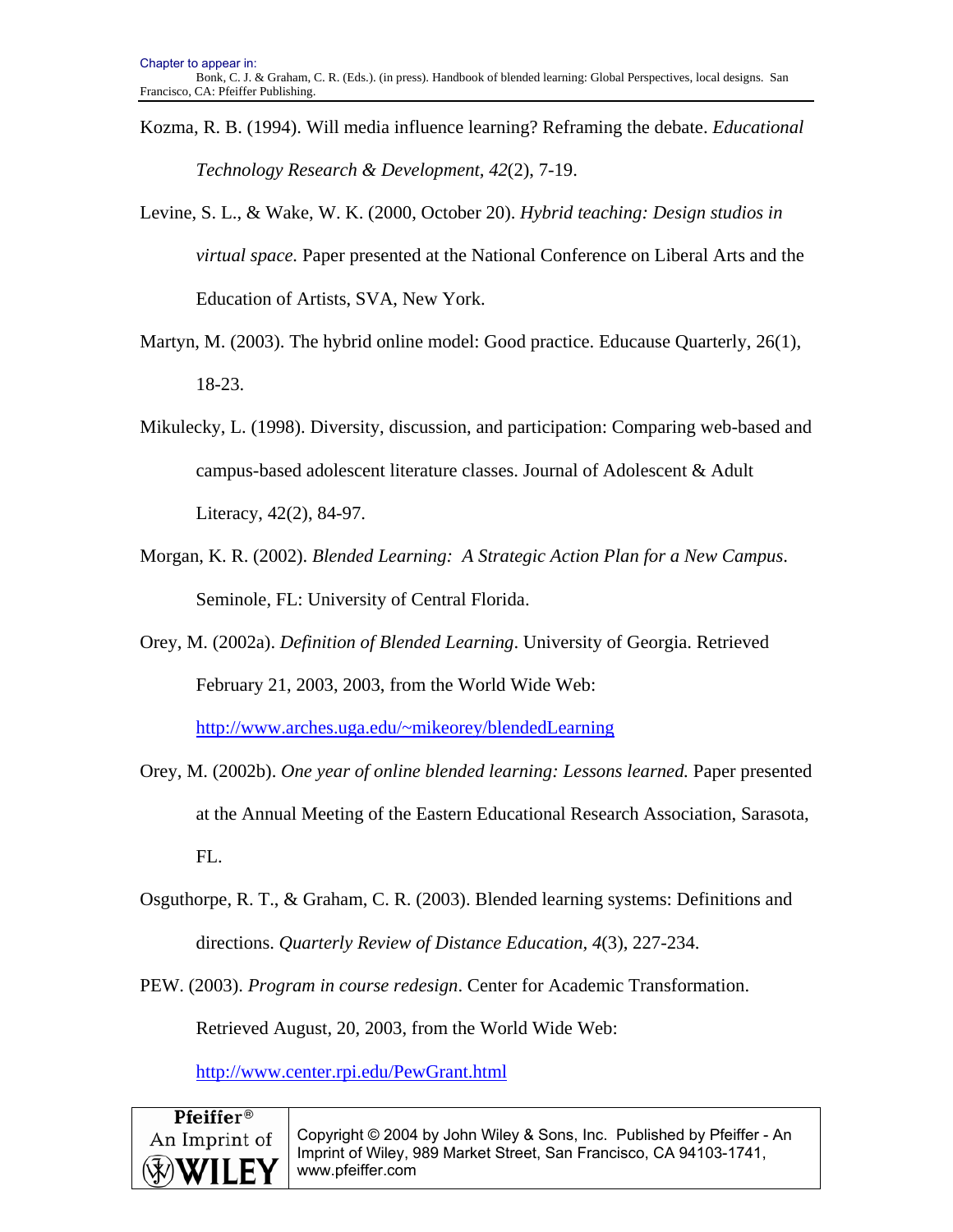- Reay, J. (2001). Blended learning a fusion for the future. *Knowledge Management Review, 4*(3), 6.
- Rooney, J. E. (2003). Blending learning opportunities to enhance educational programming and meetings. *Association Managment, 55*(5), 26-32.

Rossett, A. (2002). *The ASTD E-Learning Handbook*: McGraw-Hill.

Rumble, G. (1992). Open Learning. *Open Learning, 7*(2), 31-45.

- Sands, P. (2002). Inside outside, upside downside: Strategies for connecting online and face-to-face instruction in hybrid courses. *Teaching with Technology Today, 8*(6).
- Singh, H., & Reed, C. (2001). *A White Paper: Achieving Success with Blended Learning*: Centra Software.

Smelser, L. M. (2002, March 20-23, 2002). *Making Connections in Our Classrooms: Online and Off.* Paper presented at the Annual Meeting of the Conference on College Composition and Communication, Chicago, IL.

- Thomson, I. (2002). *Thomson job impact study: The next generation of corporate learning*. Thompson, Inc. Retrieved July 7, 2003, from the World Wide Web: http://www.netg.com/DemosAndDownloads/Downloads/JobImpact.pdf
- U.S. Department of Education. (2001). *The condition of education 2001* (2001-072). Washington, DC: National Center for Edcuational Statistics.

Waddoups, G., & Howell, S. (2002). Bringing online learning to campus: The hybridization of teaching and learning at Brigham Young University.

*International Review of Research in Open and Distance Learning, 2*(2).

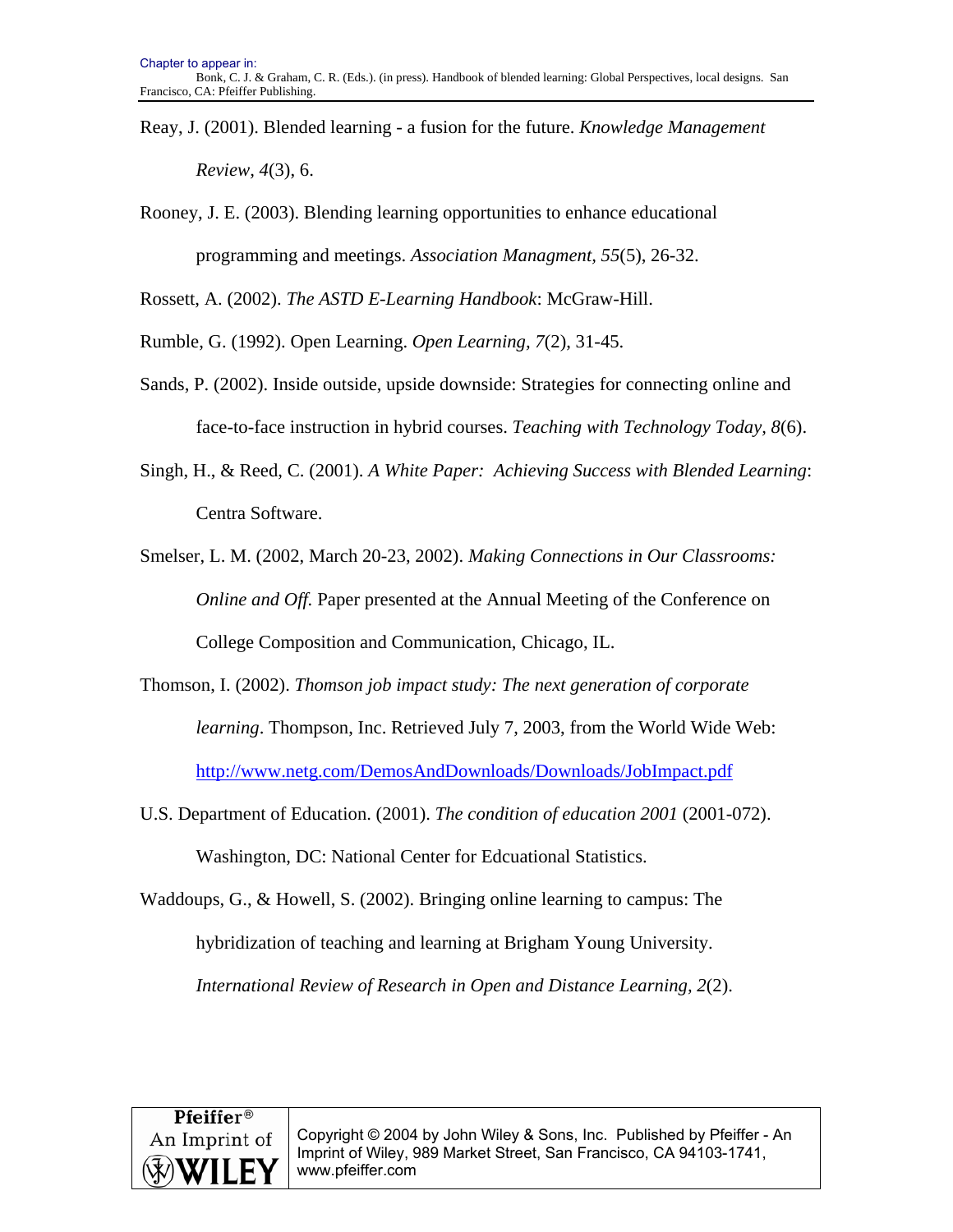Wang, X. C., Kanfer, A., Hinn, D. M., & Arvan, L. (2001). Stretching the boundaries: Using ALN to reach on-campus students during an off-campus summer session. *Journal of Asynchronous Learning Networks, 5*(1), 1-20.

Ward, J., & LaBranche, G. A. (2003). Blended learning: The convergence of e-learning and meetings. *Franchising World, 35*(4), 22-23.

West, R. E., & Graham, C. R. (in press). Five powerful ways technology can enhance teaching and learning in higher education. *Educational Technology*.

Young, J. R. (2002, March 22). 'Hybrid' teaching seeks to end the divide between traditional and online instruction*. Chronicle of Higher Education,* pp. A33.

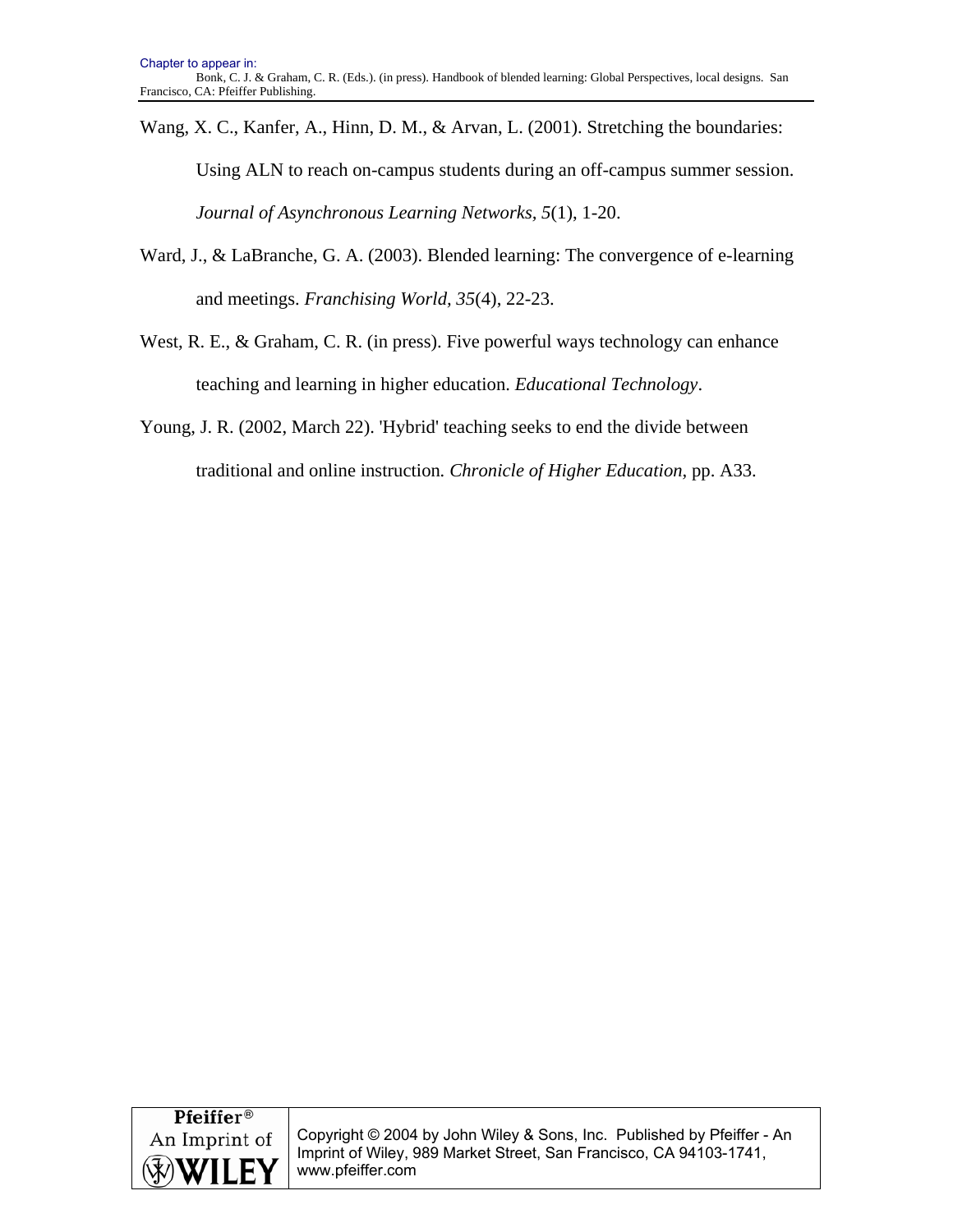Figures

# **Definition:**

*Blended learning systems* combine face-to-face instruction with computer-mediated instruction.

Figure 1: Definition of blended learning systems

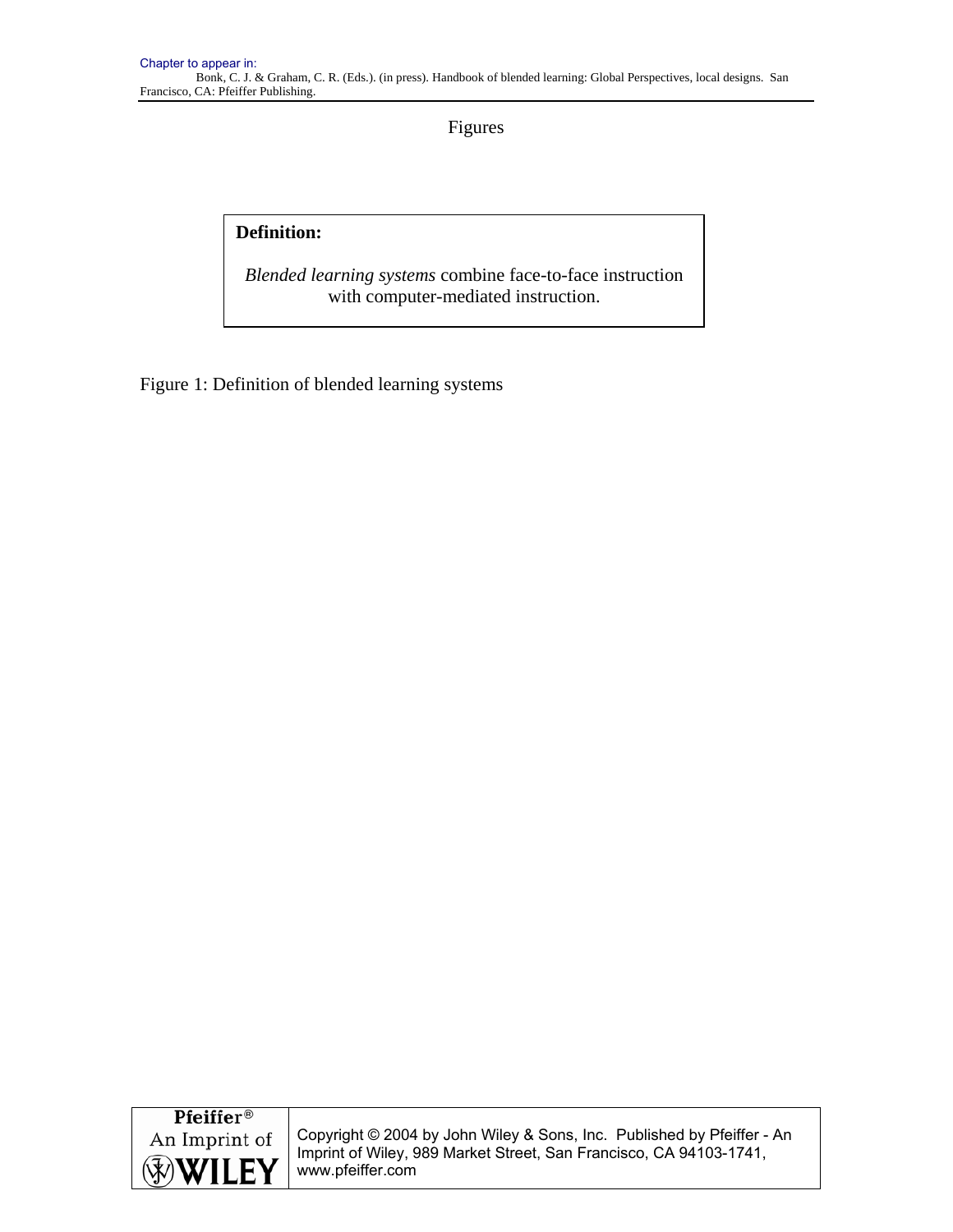

Figure 2: Progressive convergence of traditional F2F and distributed environments allowing development of blended learning systems

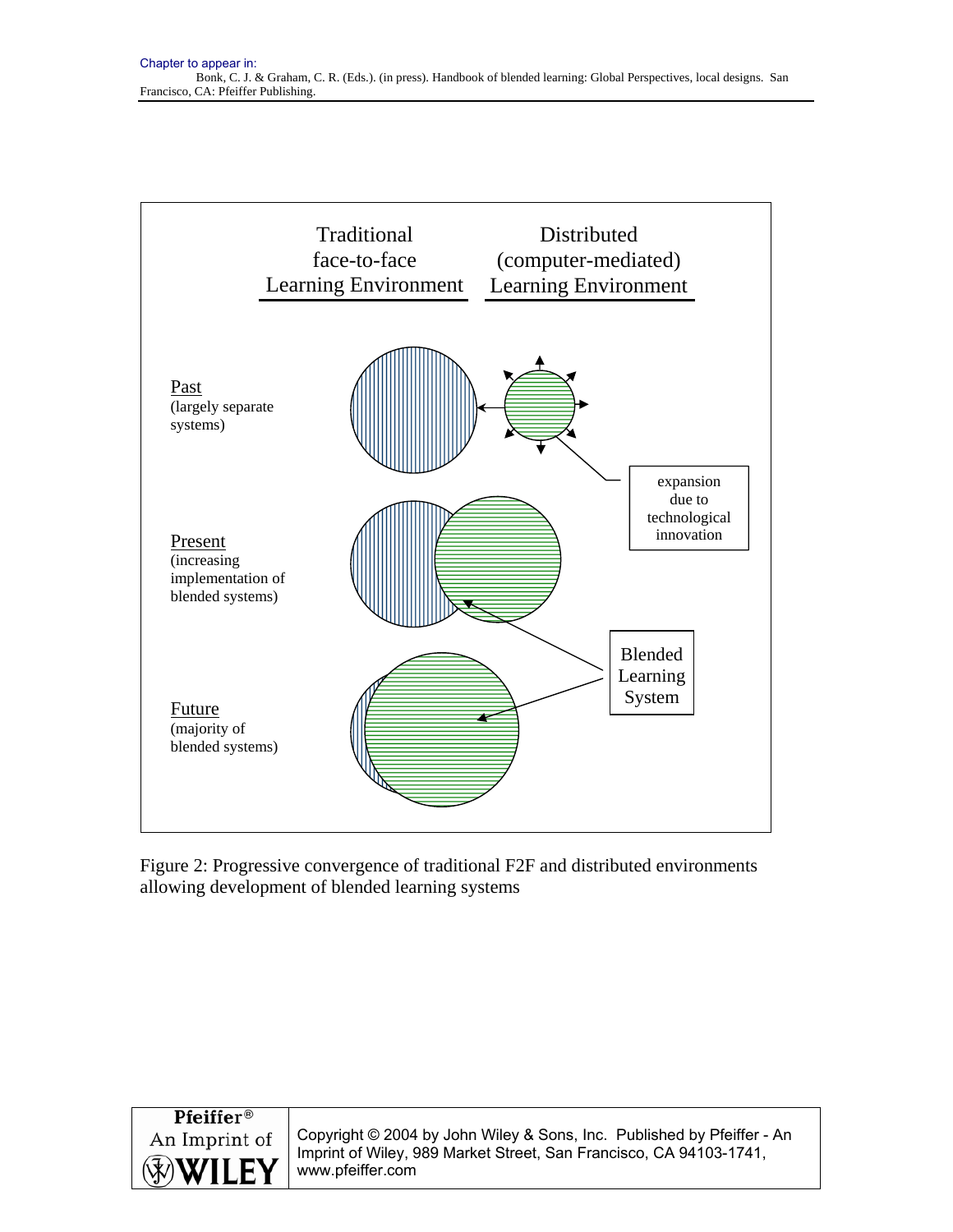

Figure 3: Four dimensions of interaction in F2F and distributed learning environments

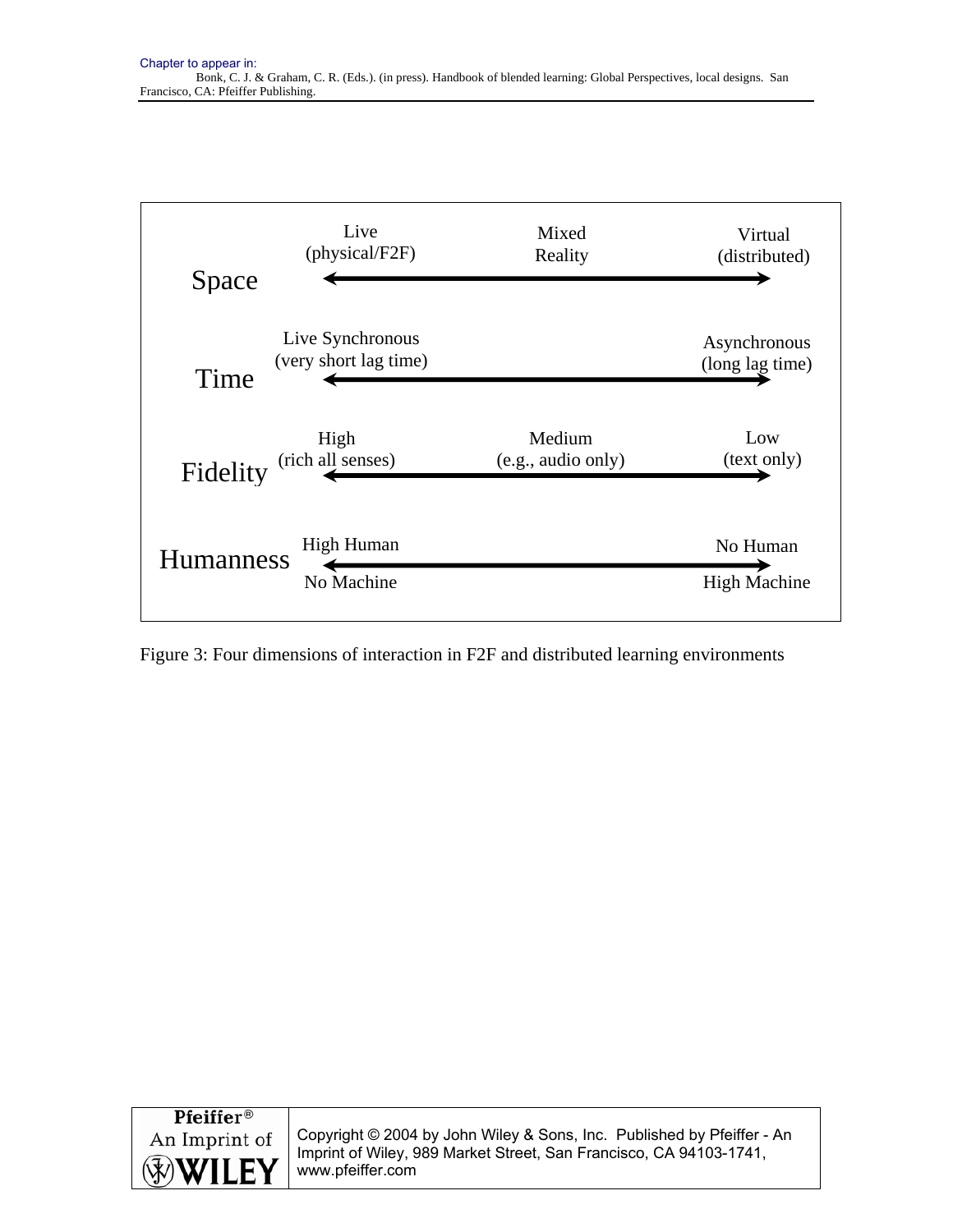

Figure 4: The challenge of finding blends that take advantage of the strengths of each environment and avoid the weaknesses.

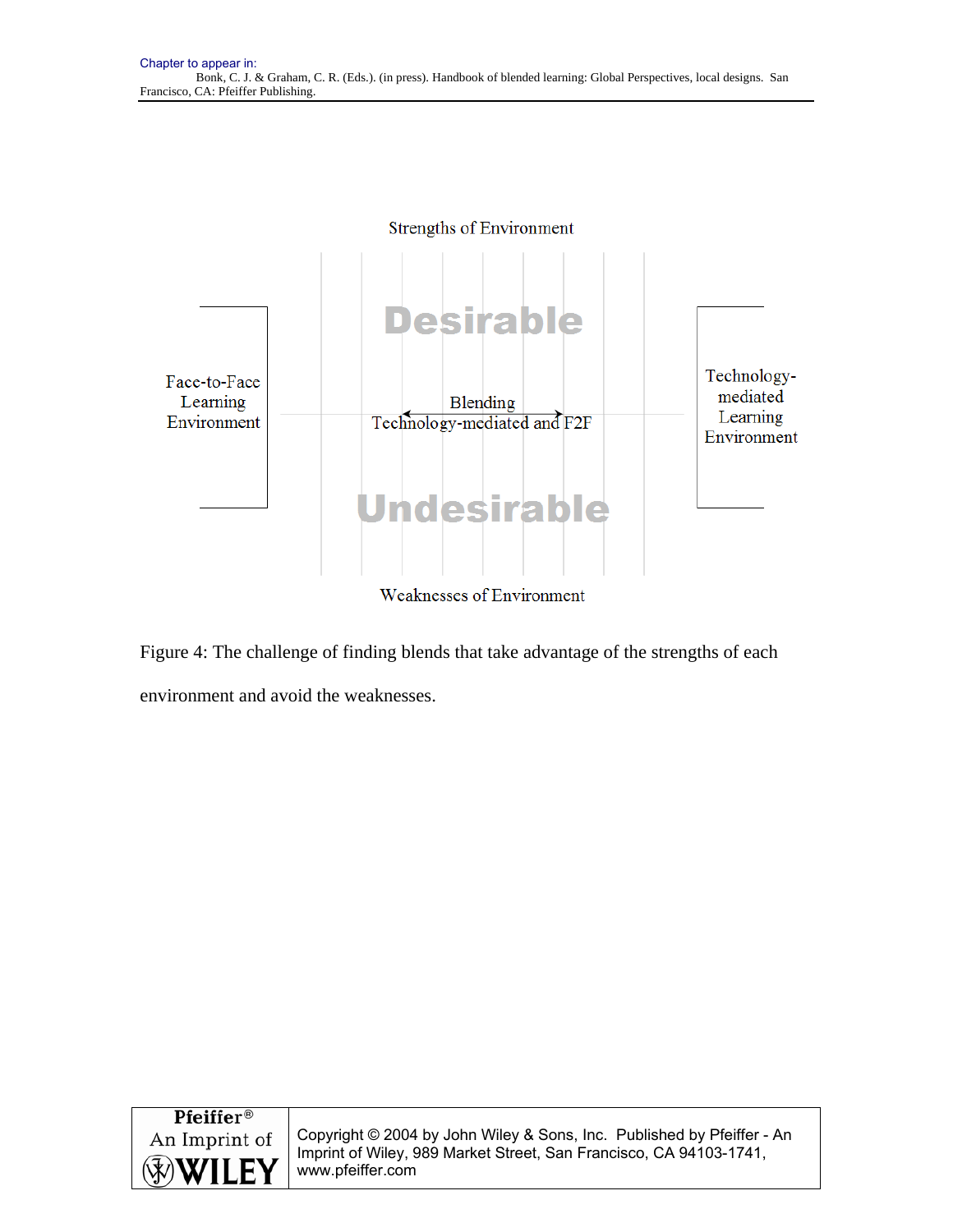## Tables

### Table 1: Different categories of blended learning systems

| <b>Enabling Blends</b>               | Enabling blends primarily focus on addressing issues of access and convenience. For example,<br>blends that are intended to provide additional flexibility to the learners or blends that attempt to<br>provide the same opportunities or learning experience but through a different modality.                                                                                        |
|--------------------------------------|----------------------------------------------------------------------------------------------------------------------------------------------------------------------------------------------------------------------------------------------------------------------------------------------------------------------------------------------------------------------------------------|
| <b>Enhancing Blends</b>              | Enhancing blends allow for incremental changes to the pedagogy but do not radically change the<br>way teaching and learning occurs. This can occur at both ends of the spectrum. For example, in<br>a traditional F2F learning environment, additional resources and perhaps some supplementary<br>materials may be included online.                                                   |
| <b>Transforming</b><br><b>Blends</b> | Transforming blends are blends that allow for a radical transformation of the pedagogy. For<br>example, a change from a model where learners are just receivers of information to a model<br>where learners actively construct knowledge through dynamic interactions. These types of<br>blends enable intellectual activity that was not practically possible without the technology. |